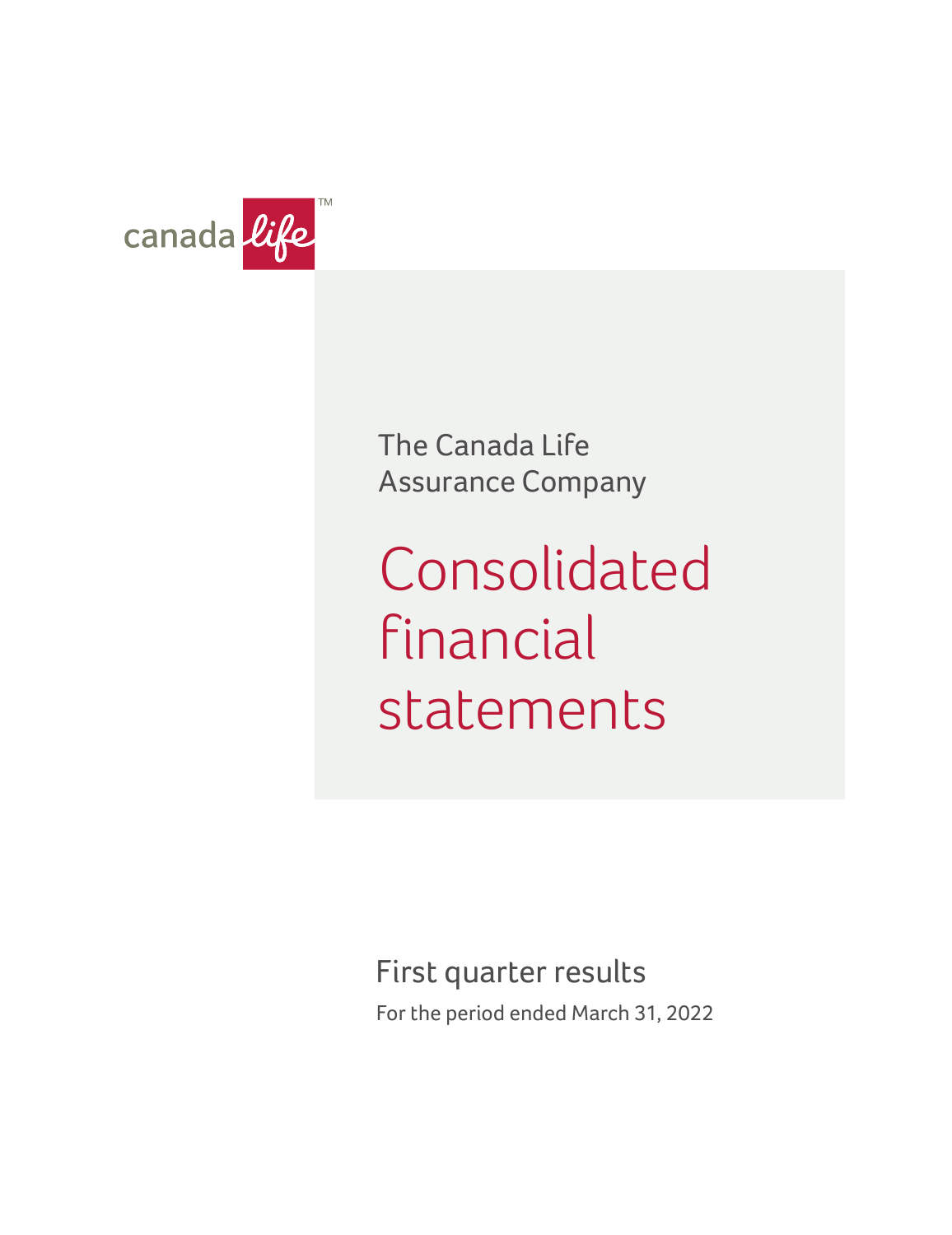

# **NOTICE OF NO AUDITOR REVIEW OF INTERIM FINANCIAL STATEMENTS**

Under National Instrument 51-102, Part 4, subsection 4.3 (3) (a), if an auditor has not performed a review of the interim financial statements, they must be accompanied by a notice indicating that an auditor has not reviewed the financial statements.

The accompanying unaudited interim financial statements of the Company have been prepared by and are the responsibility of the Company's management.

The Company's independent auditor has not performed a review of these interim financial statements in accordance with standards established by the Chartered Professional Accountants of Canada for a review of interim financial statements by an entity's auditor.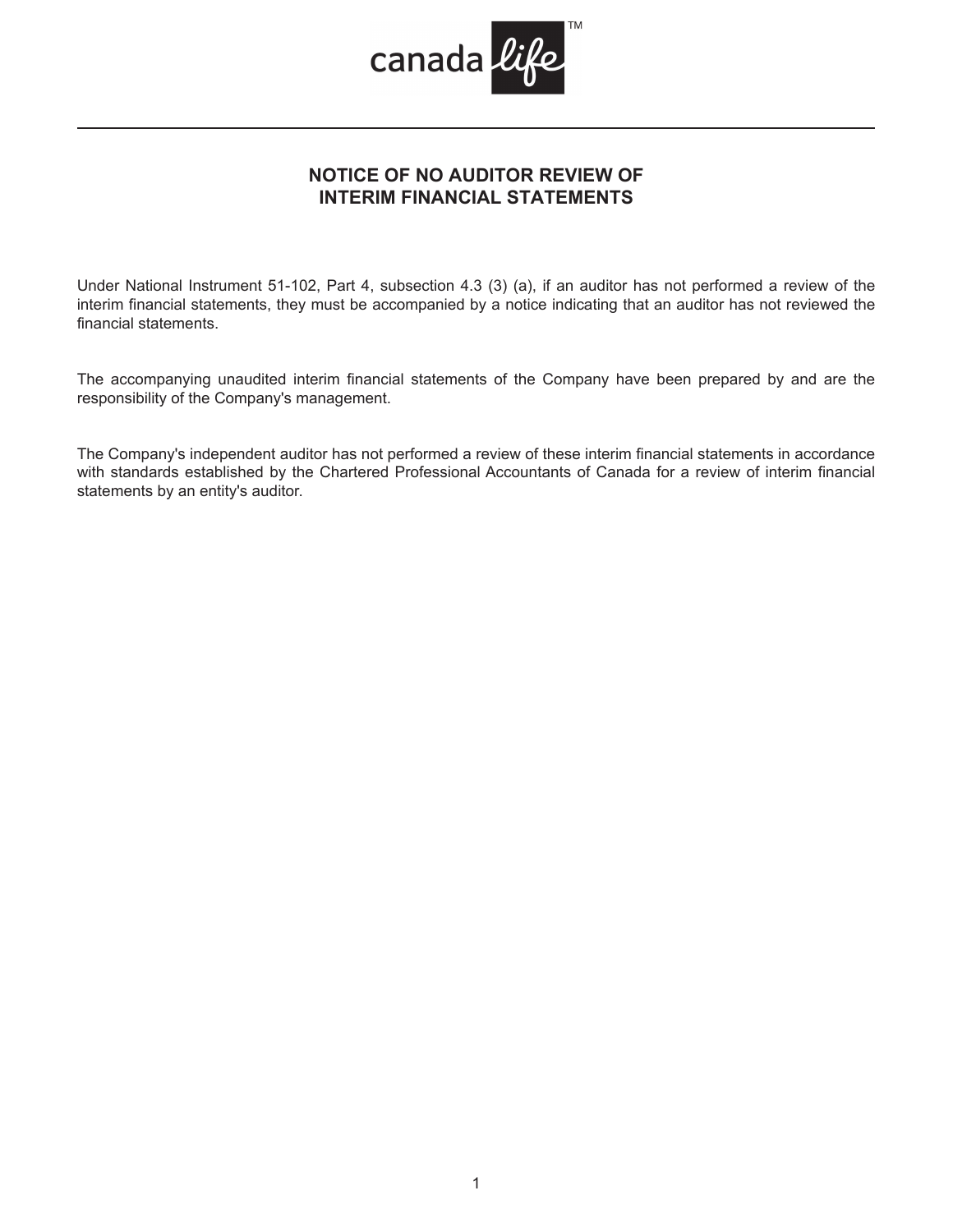

# **CONSOLIDATED STATEMENTS OF EARNINGS** *(unaudited)*

|                                                                    | For the three months ended |          |  |  |
|--------------------------------------------------------------------|----------------------------|----------|--|--|
|                                                                    | <b>March 31</b>            |          |  |  |
|                                                                    | 2022                       | 2021     |  |  |
| <b>Income</b>                                                      |                            |          |  |  |
| Premium income                                                     |                            |          |  |  |
| Gross premiums written                                             | \$<br>$14,255$ \$          | 12,876   |  |  |
| Ceded premiums                                                     | (926)                      | (928)    |  |  |
| Total net premiums                                                 | 13,329                     | 11,948   |  |  |
| Net investment income (note 5)                                     |                            |          |  |  |
| Regular net investment income                                      | 1,164                      | 1,089    |  |  |
| Changes in fair value through profit or loss                       | (5, 731)                   | (4, 383) |  |  |
| Total net investment income (loss)                                 | (4, 567)                   | (3, 294) |  |  |
| Fee and other income                                               | 864                        | 824      |  |  |
|                                                                    | 9,626                      | 9,478    |  |  |
| <b>Benefits and expenses</b>                                       |                            |          |  |  |
| Policyholder benefits                                              |                            |          |  |  |
| Gross                                                              | 12,432                     | 10,531   |  |  |
| Ceded                                                              | (680)                      | (736)    |  |  |
| Total net policyholder benefits                                    | 11,752                     | 9,795    |  |  |
| Changes in insurance and investment contract liabilities           |                            |          |  |  |
| Gross                                                              | (5, 205)                   | (3,611)  |  |  |
| Ceded                                                              | 390                        | 730      |  |  |
| Total net changes in insurance and investment contract liabilities | (4, 815)                   | (2,881)  |  |  |
| Policyholder dividends and experience refunds                      | 372                        | 333      |  |  |
| Total paid or credited to policyholders                            | 7,309                      | 7,247    |  |  |
| Commissions                                                        | 550                        | 520      |  |  |
| Operating and administrative expenses                              | 806                        | 787      |  |  |
| Premium taxes                                                      | 116                        | 120      |  |  |
| Financing charges                                                  | 27                         | 27       |  |  |
| Amortization of finite life intangible assets                      | 39                         | 35       |  |  |
| Earnings before income taxes                                       | 779                        | 742      |  |  |
| Income taxes (note 13)                                             | 35                         | 64       |  |  |
| Net earnings before non-controlling interests                      | 744                        | 678      |  |  |
| Attributable to non-controlling interests                          | 1                          | 1        |  |  |
| <b>Net earnings</b>                                                | 743                        | 677      |  |  |
| Net earnings - participating account                               | 26                         | 25       |  |  |
| Net earnings - common shareholder                                  | \$<br>717 \$               | 652      |  |  |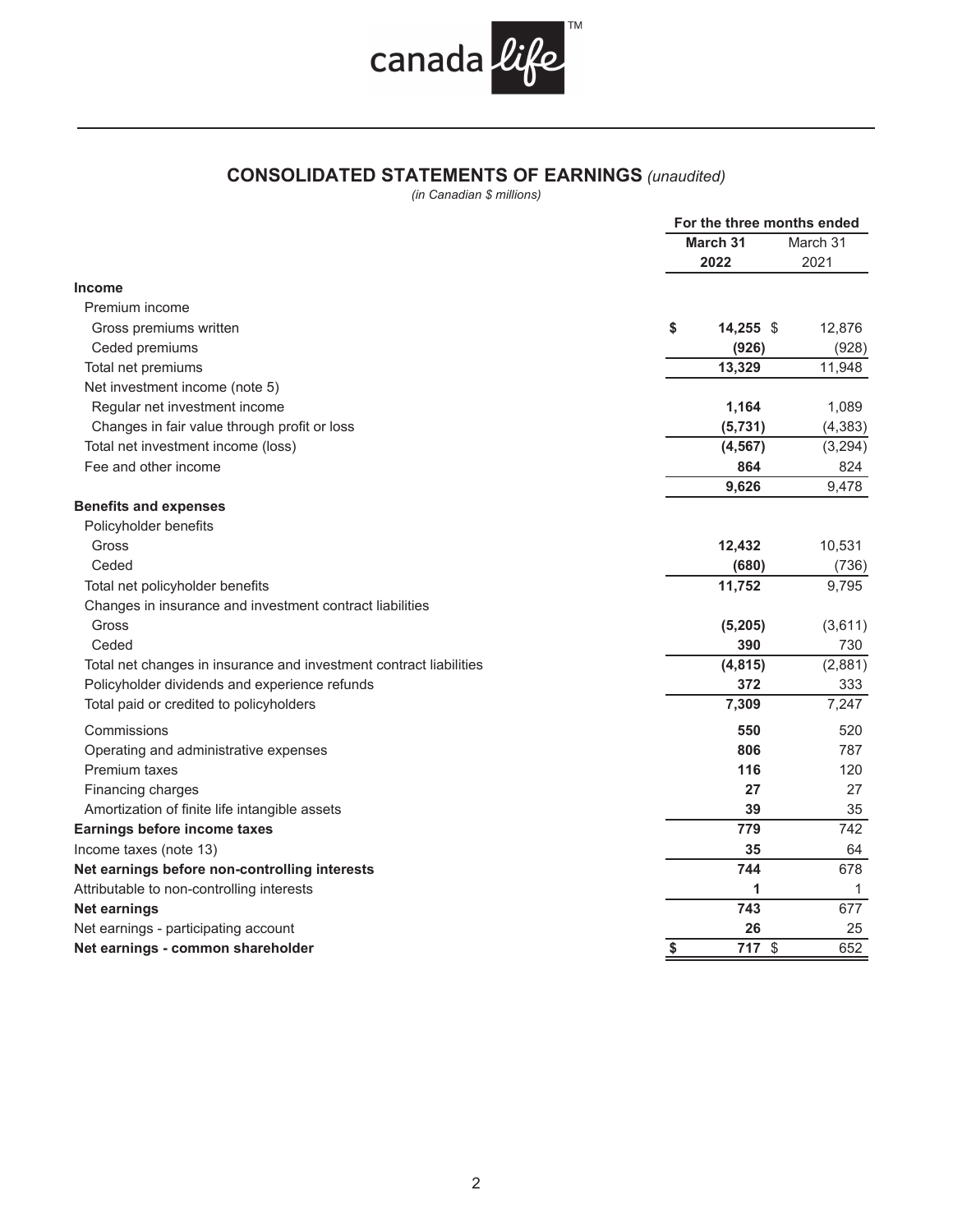

# **CONSOLIDATED STATEMENTS OF COMPREHENSIVE INCOME** *(unaudited)*

|                                                                                                 | For the three months ended |                  |
|-------------------------------------------------------------------------------------------------|----------------------------|------------------|
|                                                                                                 | March 31<br>2022           | March 31<br>2021 |
| <b>Net earnings</b>                                                                             | \$<br>743 \$               | 677              |
| Other comprehensive income (loss)                                                               |                            |                  |
| Items that may be reclassified subsequently to Consolidated Statements of Earnings              |                            |                  |
| Unrealized foreign exchange gains (losses) on translation of foreign operations                 | (472)                      | (276)            |
| Income tax (expense) benefit                                                                    |                            | (1)              |
| Unrealized gains (losses) on hedges of the net investment in foreign operations                 | 14                         |                  |
| Income tax (expense) benefit                                                                    | (4)                        |                  |
| Unrealized gains (losses) on available-for-sale assets                                          | (349)                      | (186)            |
| Income tax (expense) benefit                                                                    | 68                         | 37               |
| Realized (gains) losses on available-for-sale assets                                            | 12                         | (8)              |
| Income tax expense (benefit)                                                                    |                            | 2                |
| Non-controlling interests                                                                       | $\mathbf{2}$               | 2                |
| Total items that may be reclassified                                                            | (729)                      | (430)            |
| Items that will not be reclassified to Consolidated Statements of Earnings                      |                            |                  |
| Re-measurements on defined benefit pension and other post-employment benefit plans<br>(note 12) | 368                        | 557              |
| Income tax (expense) benefit                                                                    | (102)                      | (142)            |
| Total items that will not be reclassified                                                       | 266                        | 415              |
| Total other comprehensive income (loss)                                                         | (463)                      | (15)             |
| <b>Comprehensive income</b>                                                                     | \$<br>280 \$               | 662              |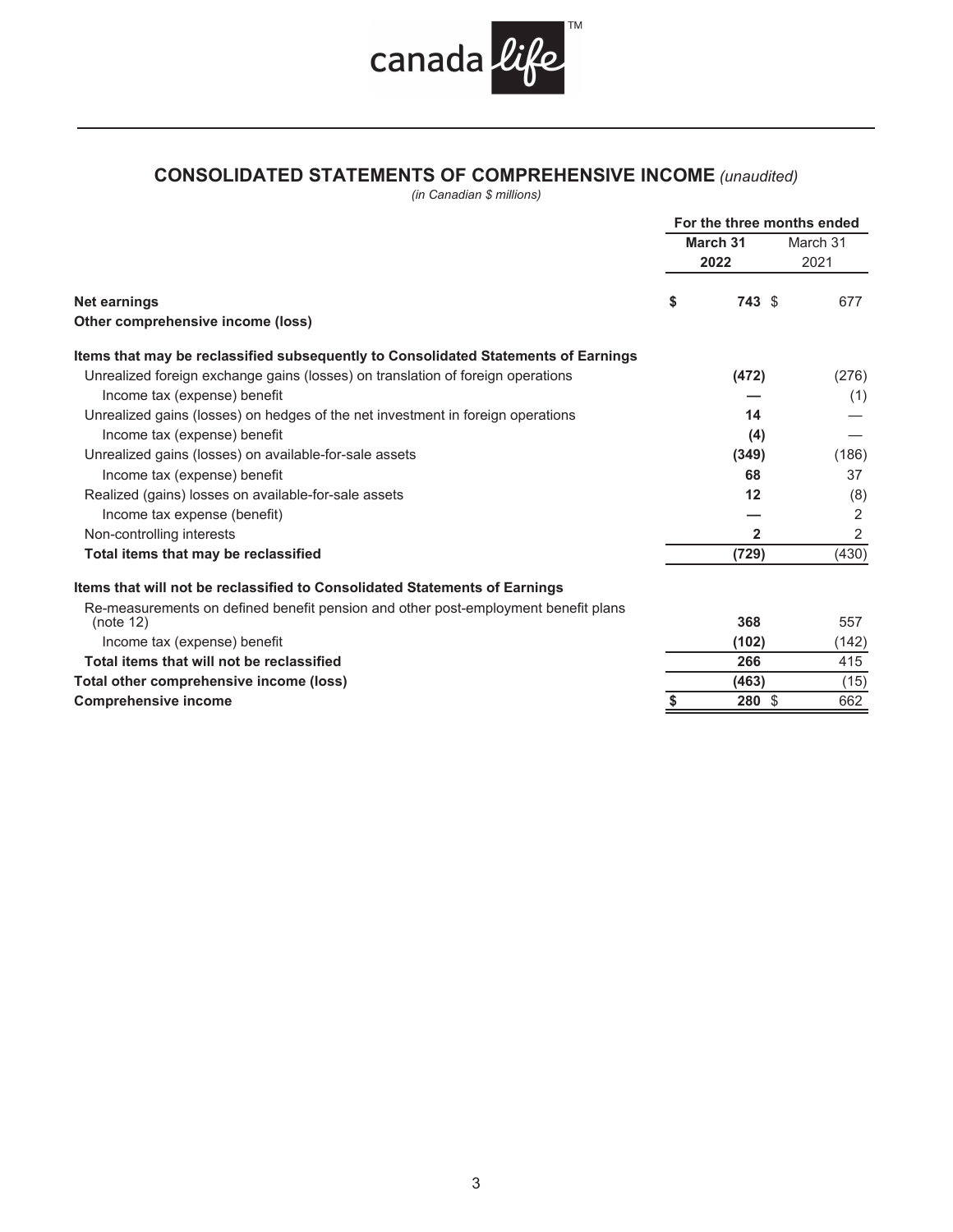

# **CONSOLIDATED BALANCE SHEETS** *(unaudited)*

|                                                                                         | March 31       | December 31    |
|-----------------------------------------------------------------------------------------|----------------|----------------|
|                                                                                         | 2022           | 2021           |
| <b>Assets</b>                                                                           |                |                |
| Cash and cash equivalents                                                               | \$<br>3,777    | \$<br>3,271    |
| Bonds (note 5)                                                                          | 92,951         | 101,329        |
| Mortgage loans (note 5)                                                                 | 23,337         | 23,113         |
| Stocks (note 5)                                                                         | 13,107         | 13,252         |
| Investment properties (note 5)                                                          | 8,001          | 7,759          |
| Loans to policyholders                                                                  | 3,497          | 3,480          |
| Funds held by ceding insurers                                                           | 144,670        | 152,204        |
|                                                                                         | 7,168<br>8,129 | 7,555<br>8,794 |
| Reinsurance assets (note 8)<br>Goodwill                                                 | 6,347          | 6,382          |
| Intangible assets                                                                       | 2,347          | 2,362          |
| Derivative financial instruments                                                        | 572            | 582            |
| Owner occupied properties                                                               | 545            | 552            |
| <b>Fixed assets</b>                                                                     | 271            | 288            |
| Other assets                                                                            | 1,914          | 1,836          |
| Premiums in course of collection, accounts and interest receivable                      | 5,185          | 4,841          |
| Current income taxes                                                                    | 235            | 242            |
| Deferred tax assets                                                                     | 296            | 266            |
| Investments on account of segregated fund policyholders (note 9)                        | 229,018        | 240,500        |
| <b>Total assets</b>                                                                     | \$<br>406,697  | \$<br>426,404  |
|                                                                                         |                |                |
| <b>Liabilities</b>                                                                      |                |                |
| Insurance contract liabilities (note 8)                                                 | \$<br>141,418  | \$<br>148,884  |
| Investment contract liabilities (note 8)                                                | 1,545          | 1,646          |
| Debentures and other debt instruments                                                   | 733            | 745            |
| Preferred shares (note 10)                                                              | 1,000          | 1,000          |
| Funds held under reinsurance contracts                                                  | 1,834          | 2,006          |
| Derivative financial instruments                                                        | 1,025          | 1,005          |
| Accounts payable                                                                        | 2,013          | 1,945          |
| Other liabilities                                                                       | 2,885          | 3,162          |
| Current income taxes                                                                    | 186            | 160            |
| Deferred tax liabilities                                                                | 901            | 922            |
| Investment and insurance contracts on account of segregated fund policyholders (note 9) | 229,018        | 240,500        |
| <b>Total liabilities</b>                                                                | 382,558        | 401,975        |
| <b>Equity</b>                                                                           |                |                |
| Participating account surplus                                                           | 3,051          | 3,126          |
| Non-controlling interests                                                               | 25             | 26             |
| Shareholders' equity                                                                    |                |                |
| Share capital (note 10)                                                                 |                |                |
| Common shares                                                                           | 7,884          | 7,884          |
| Accumulated surplus                                                                     | 13,171         | 13,025         |
| Accumulated other comprehensive income (loss)                                           | (413)          | (51)           |
| Contributed surplus                                                                     | 421            | 419            |
| <b>Total equity</b>                                                                     | 24,139         | 24,429         |
| <b>Total liabilities and equity</b>                                                     | 406,697        | \$<br>426,404  |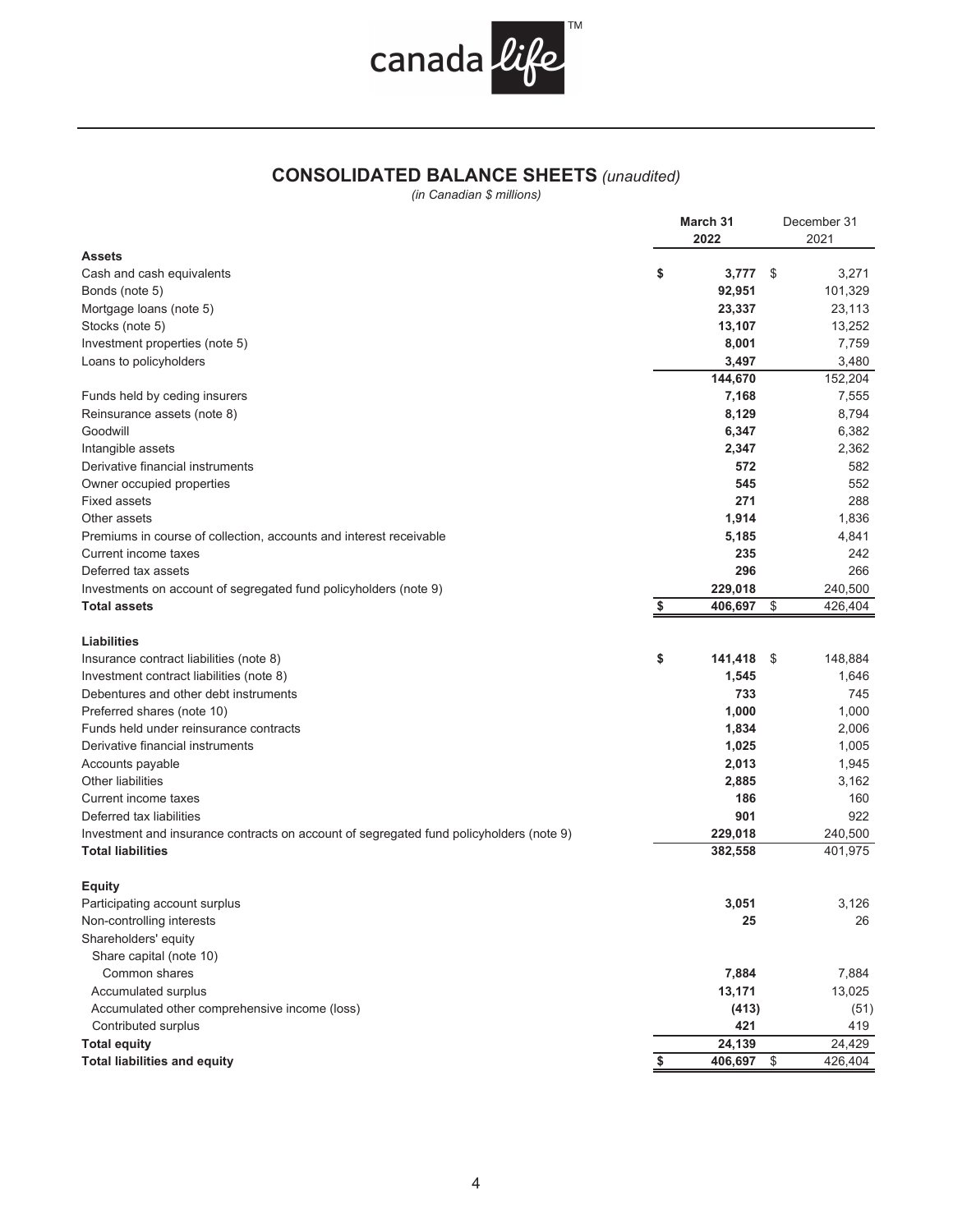

# **CONSOLIDATED STATEMENTS OF CHANGES IN EQUITY** *(unaudited)*

|                                      |    |                         |                        |                        | (in Canadian \$ millions)                                     |                                  |                                  |      |                                     |    |                 |
|--------------------------------------|----|-------------------------|------------------------|------------------------|---------------------------------------------------------------|----------------------------------|----------------------------------|------|-------------------------------------|----|-----------------|
|                                      |    |                         |                        |                        | March 31, 2022                                                |                                  |                                  |      |                                     |    |                 |
|                                      |    | <b>Share</b><br>capital | Contributed<br>surplus | Accumulated<br>surplus | <b>Accumulated</b><br>other<br>comprehensive<br>income (loss) | Total<br>shareholders'<br>equity | Non-<br>controlling<br>interests |      | Participating<br>account<br>surplus |    | Total<br>equity |
| Balance, beginning of<br>year        | \$ | 7,884 \$                | 419 \$                 | 13,025 \$              | $(51)$ \$                                                     | $21,277$ \$                      | 26 <sup>5</sup>                  |      | $3,126$ \$                          |    | 24,429          |
| Net earnings                         |    |                         |                        | 717                    |                                                               | 717                              | 1                                |      | 26                                  |    | 744             |
| Other comprehensive<br>income (loss) |    |                         |                        |                        | (362)                                                         | (362)                            | (2)                              |      | (101)                               |    | (465)           |
|                                      |    | 7,884                   | 419                    | 13,742                 | (413)                                                         | 21,632                           | 25                               |      | 3,051                               |    | 24,708          |
| Dividends to common<br>shareholder   |    |                         |                        | (571)                  |                                                               | (571)                            |                                  |      |                                     |    | (571)           |
| Share-based payments                 |    |                         | $\overline{2}$         |                        |                                                               | 2                                |                                  |      |                                     |    | $\mathbf{2}$    |
| Balance, end of period               | S  | 7.884 \$                | $421$ \$               | $13,171$ \$            | $(413)$ \$                                                    | $21,063$ \$                      | 25                               | - \$ | 3.051                               | s. | 24,139          |

|                                      |                  |                        |                        | March 31, 2021                                  |                                  |                                  |      |                                     |                 |
|--------------------------------------|------------------|------------------------|------------------------|-------------------------------------------------|----------------------------------|----------------------------------|------|-------------------------------------|-----------------|
|                                      | Share<br>capital | Contributed<br>surplus | Accumulated<br>surplus | Accumulated<br>other<br>comprehensive<br>income | Total<br>shareholders'<br>equity | Non-<br>controlling<br>interests |      | Participating<br>account<br>surplus | Total<br>equity |
| Balance, beginning of<br>year        | \$<br>7,884 \$   | 415 \$                 | 11,802 \$              | 73 \$                                           | 20,174 \$                        | $25 \text{ } $$                  |      | 2,858                               | \$<br>23,057    |
| Net earnings                         |                  |                        | 652                    |                                                 | 652                              | 1                                |      | 25                                  | 678             |
| Other comprehensive<br>income (loss) |                  |                        |                        | 12                                              | 12                               | (2)                              |      | (27)                                | (17)            |
|                                      | 7,884            | 415                    | 12,454                 | 85                                              | 20,838                           | 24                               |      | 2,856                               | 23,718          |
| Dividends to common<br>shareholder   |                  |                        | (419)                  |                                                 | (419)                            |                                  |      |                                     | (419)           |
| Share-based payments                 |                  |                        |                        |                                                 | и                                |                                  |      |                                     |                 |
| Balance, end of period               | 7.884 \$         | 416 \$                 | 12.035 \$              | 85                                              | \$<br>20.420 \$                  | 24                               | - \$ | 2,856                               | \$<br>23.300    |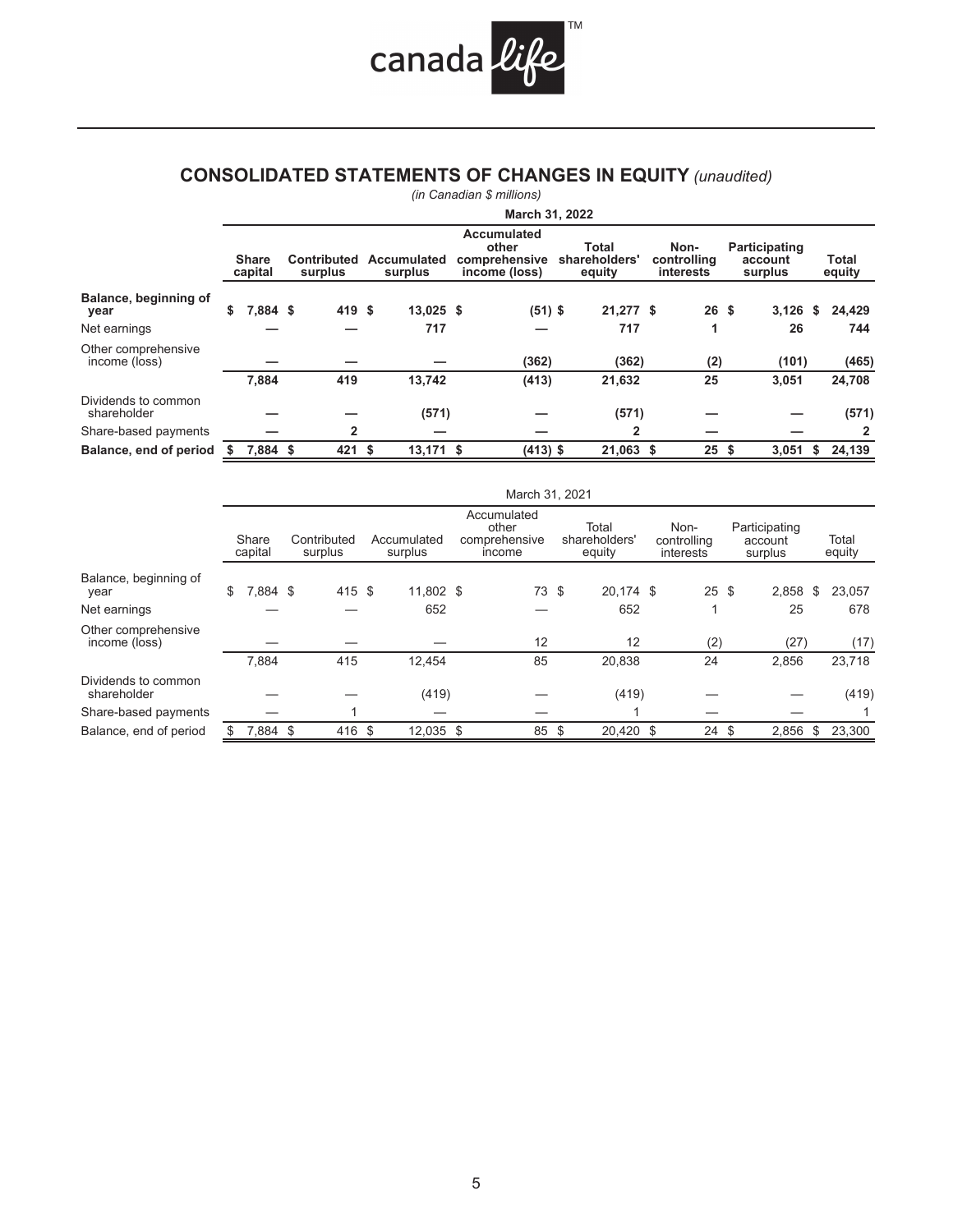

# **CONSOLIDATED STATEMENTS OF CASH FLOWS** *(unaudited)*

|                                                                  | For the three months<br>ended March 31 |          |
|------------------------------------------------------------------|----------------------------------------|----------|
|                                                                  | 2022                                   | 2021     |
| <b>Operations</b>                                                |                                        |          |
| Earnings before income taxes                                     | \$<br>779<br>- \$                      | 742      |
| Income taxes paid, net of refunds received                       | (60)                                   | (85)     |
| Adjustments:                                                     |                                        |          |
| Change in insurance and investment contract liabilities          | (5, 184)                               | (3, 427) |
| Change in funds held by ceding insurers                          | (126)                                  | 247      |
| Change in funds held under reinsurance contracts                 | (112)                                  | (101)    |
| Change in reinsurance assets                                     | 382                                    | 709      |
| Changes in fair value through profit or loss                     | 5,731                                  | 4,383    |
| Other                                                            | (569)                                  | (253)    |
|                                                                  | 841                                    | 2,215    |
| <b>Financing Activities</b>                                      |                                        |          |
| Dividends paid on common shares                                  | (571)                                  | (419)    |
| <b>Investment Activities</b>                                     |                                        |          |
| Bond sales and maturities                                        | 4,696                                  | 4,100    |
| Mortgage loan repayments                                         | 482                                    | 609      |
| Stock sales                                                      | 1,302                                  | 1,269    |
| Investment property sales                                        | 5                                      | 9        |
| Change in loans to policyholders                                 | (24)                                   | 6        |
| Investment in bonds                                              | (4,069)                                | (5,318)  |
| Investment in mortgage loans                                     | (1, 194)                               | (849)    |
| Investment in stocks                                             | (812)                                  | (1, 391) |
| Investment in investment properties                              | (66)                                   | (180)    |
|                                                                  | 320                                    | (1,745)  |
| Effect of changes in exchange rates on cash and cash equivalents | (84)                                   | (46)     |
| Increase in cash and cash equivalents                            | 506                                    | 5        |
| Cash and cash equivalents, beginning of period                   | 3,271                                  | 3,105    |
| Cash and cash equivalents, end of period                         | \$<br>3,777<br>\$                      | 3,110    |
| Supplementary cash flow information                              |                                        |          |
| Interest income received                                         | \$<br>850<br>\$                        | 883      |
| Interest paid                                                    | 20                                     | 20       |
| Dividend income received                                         | 82                                     | 70       |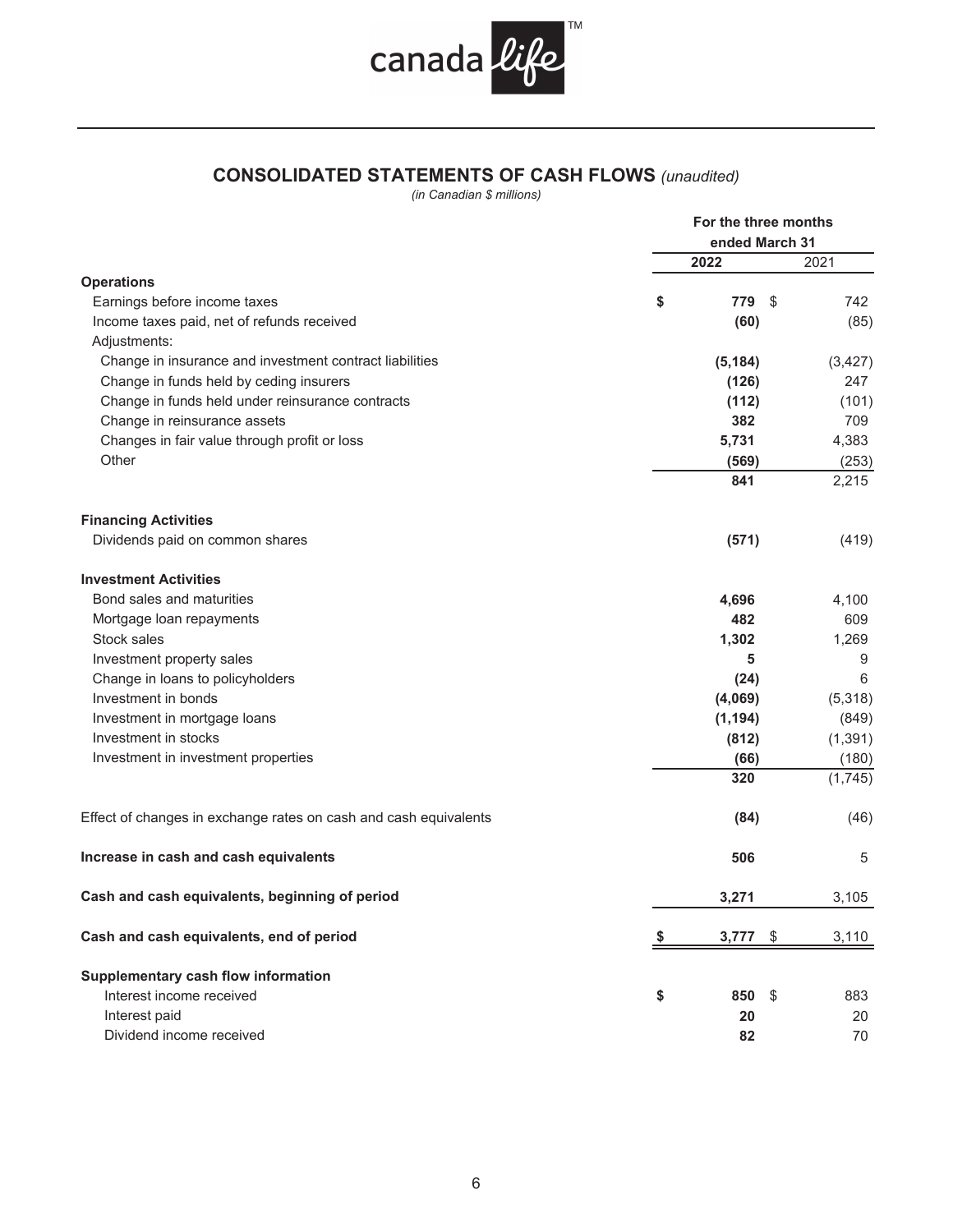

# **CONDENSED NOTES TO CONSOLIDATED INTERIM FINANCIAL STATEMENTS** *(unaudited)*

*(in Canadian \$ millions except per share amounts)* 

#### **1. Corporate Information**

The Canada Life Assurance Company (Canada Life) is incorporated and domiciled in Canada. The registered address of the Company is 100 Osborne Street North, Winnipeg, Manitoba, Canada, R3C 1V3. Canada Life is wholly-owned by Great-West Lifeco Inc. (Lifeco). Lifeco is a member of the Power Corporation of Canada (Power Corporation) group of companies and is a subsidiary of Power Corporation.

Canada Life is a leading Canadian insurer, with interests in the life insurance, health insurance, investment, savings and retirement income and reinsurance businesses, primarily in Canada and Europe through its subsidiaries including The Canada Life Group (U.K.) Limited, Canada Life Limited, Irish Life Group Limited (Irish Life), Canada Life Capital Corporation Inc., Toronto College Park Ltd., Quadrus Investment Services Ltd., and GWL Realty Advisors Inc.

The condensed consolidated interim unaudited financial statements (financial statements) of the Company as at and for the three months ended March 31, 2022 were approved by the Board of Directors on May 4, 2022.

## **2. Basis of Presentation and Summary of Accounting Policies**

These financial statements should be read in conjunction with the Company's December 31, 2021 consolidated annual audited financial statements and notes thereto.

The financial statements of the Company at March 31, 2022 have been prepared in compliance with the requirements of International Accounting Standard (IAS) 34, *Interim Financial Reporting* as issued by the International Accounting Standards Board (IASB) using the same accounting policies and methods of computation followed in the consolidated annual audited financial statements for the year ended December 31, 2021 except as described below.

#### Changes in Accounting Policies

The Company adopted the amendments to IFRS for IAS 37, *Provisions, Contingent Liabilities and Contingent Assets* and *Annual Improvements 2018-2020 Cycl*e for the amendment to IFRS 16, *Leases* effective January 1, 2022. The adoption of these amendments did not have a significant impact on the Company's financial statements.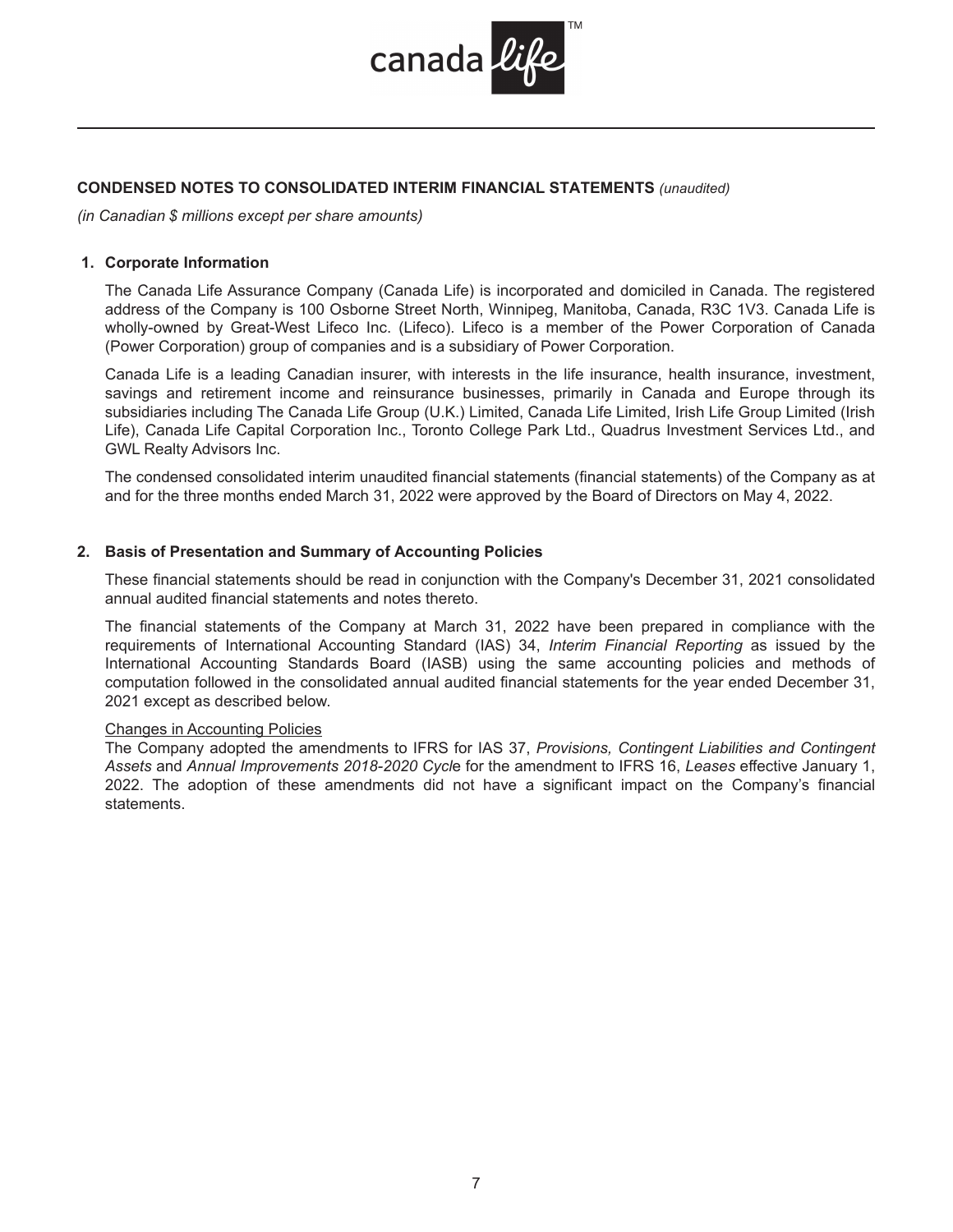

# *2. Basis of Presentation and Summary of Accounting Policies (cont'd)*

The Company actively monitors changes in IFRS, both proposed and released, by the IASB for potential impact on the Company. No standards have been released since the year ended December 31, 2021 that impact the Company's financial reporting. The following sets out significant standards that will be adopted on January 1, 2023:

| <b>Standard</b>                      | <b>Summary of Future Changes</b>                                                                                                                                                                                                                                                                                                                                                                                                                                                                                                                                                                                                                                                                                                                                                                                                                                                                                                                                                                                                                                                         |
|--------------------------------------|------------------------------------------------------------------------------------------------------------------------------------------------------------------------------------------------------------------------------------------------------------------------------------------------------------------------------------------------------------------------------------------------------------------------------------------------------------------------------------------------------------------------------------------------------------------------------------------------------------------------------------------------------------------------------------------------------------------------------------------------------------------------------------------------------------------------------------------------------------------------------------------------------------------------------------------------------------------------------------------------------------------------------------------------------------------------------------------|
| <b>IFRS 17 - Insurance Contracts</b> | IFRS 17, Insurance Contracts (IFRS 17), will replace IFRS 4, Insurance<br>Contracts effective January 1, 2023.                                                                                                                                                                                                                                                                                                                                                                                                                                                                                                                                                                                                                                                                                                                                                                                                                                                                                                                                                                           |
|                                      | The adoption of IFRS 17 is a significant initiative for the Company supported<br>by a formal governance framework and project plan, for which substantial<br>resources are being dedicated. The Company continues to make progress<br>in implementing its project plan, and will be compliant with the standard<br>effective January 1, 2023.                                                                                                                                                                                                                                                                                                                                                                                                                                                                                                                                                                                                                                                                                                                                            |
|                                      | IFRS 17 sets out the requirements for the recognition, measurement,<br>presentation and disclosures of insurance contracts a company issues and<br>reinsurance contracts it holds.                                                                                                                                                                                                                                                                                                                                                                                                                                                                                                                                                                                                                                                                                                                                                                                                                                                                                                       |
|                                      | The future profit for providing insurance coverage (including impacts of new<br>business) is reflected in the initial recognition of insurance contract liabilities<br>and then recognized into profit or loss over time as the insurance services<br>are provided. As a result of the new valuation methodologies required under<br>IFRS 17, the Company expects its insurance contract liabilities, including<br>the contractual service margin, to increase upon adoption. The recognition<br>of the contractual service margin liabilities will also have the effect of<br>reducing accumulated surplus on transition to IFRS 17.                                                                                                                                                                                                                                                                                                                                                                                                                                                    |
|                                      | IFRS 17 will affect how the Company accounts for its insurance contracts<br>and how it reports financial performance in the Consolidated Statements of<br>Earnings, in particular the timing of earnings recognition for insurance<br>contracts. The adoption of IFRS 17 will also have a significant impact on<br>how insurance contract results are presented and disclosed in the<br>consolidated financial statements and on regulatory and tax regimes that<br>are dependent upon IFRS accounting values. The Company is also actively<br>monitoring potential impacts on regulatory capital and the associated ratios<br>and disclosures. The Office of the Superintendent of Financial Institutions<br>(OSFI) has stated that it intends to maintain capital frameworks consistent<br>with current capital policies and minimizing potential industry-wide capital<br>impacts. The Company continues to assess all these impacts through its<br>global implementation plan, however the change will not impact the<br>economics of the affected businesses or our business model. |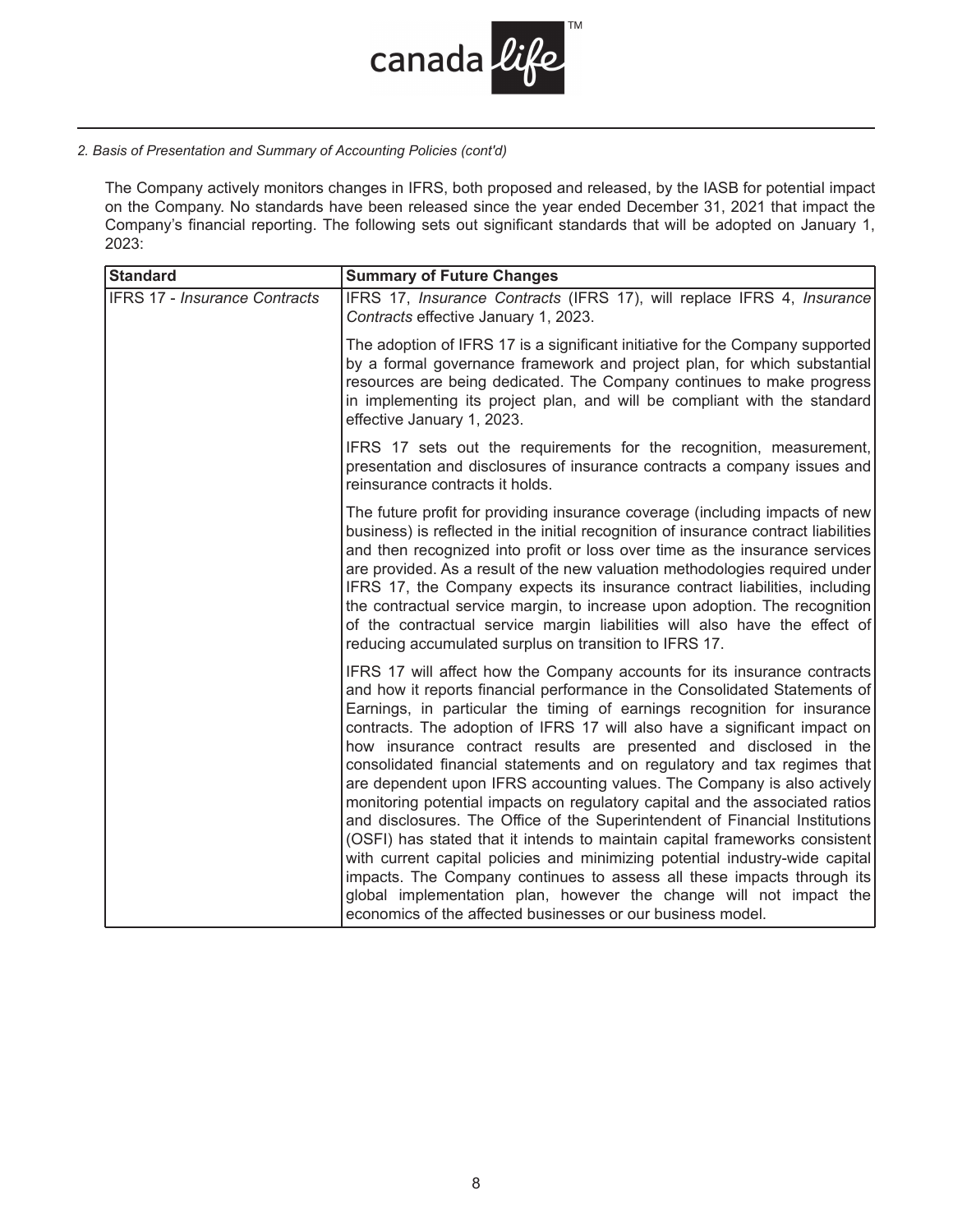

*2. Basis of Presentation and Summary of Accounting Policies (cont'd)*

| <b>Standard</b>                       | <b>Summary of Future Changes</b>                                                                                                                                                                                                                                                                                                                                                                                                   |
|---------------------------------------|------------------------------------------------------------------------------------------------------------------------------------------------------------------------------------------------------------------------------------------------------------------------------------------------------------------------------------------------------------------------------------------------------------------------------------|
| <b>IFRS 9 - Financial Instruments</b> | IFRS 9, Financial Instruments (IFRS 9) will replace IAS 39, Financial<br>Instruments: Recognition and Measurement effective January 1, 2023. The<br>standard provides changes to financial instruments accounting for the<br>following:                                                                                                                                                                                            |
|                                       | classification and measurement of financial instruments based on a<br>٠<br>business model approach for managing financial assets and the<br>contractual cash flow characteristics of the financial asset;<br>impairment based on an expected loss model; and<br>$\bullet$<br>hedge accounting that incorporates the risk management practices<br>$\bullet$<br>of an entity.                                                        |
|                                       | The disclosure for the measurement and classification of the Company's<br>portfolio investments provides most of the information required by IFRS 9.<br>Upon adoption, the Company does not expect a material change in the level<br>of invested assets, nor a material increase in earnings volatility, however the<br>Company continues to evaluate the impact of the adoption of this standard<br>with the adoption of IFRS 17. |

Use of Significant Judgments, Estimates and Assumptions

In preparation of these financial statements, management is required to make significant judgments, estimates and assumptions that affect the reported amounts of assets, liabilities, net earnings and related disclosures. Although some uncertainty is inherent in these judgments and estimates, management believes that the amounts recorded are reasonable. Key sources of estimation uncertainty and areas where significant judgments have been made are further described in the relevant accounting policies as described in note 2 of the Company's December 31, 2021 consolidated annual audited financial statements and notes thereto.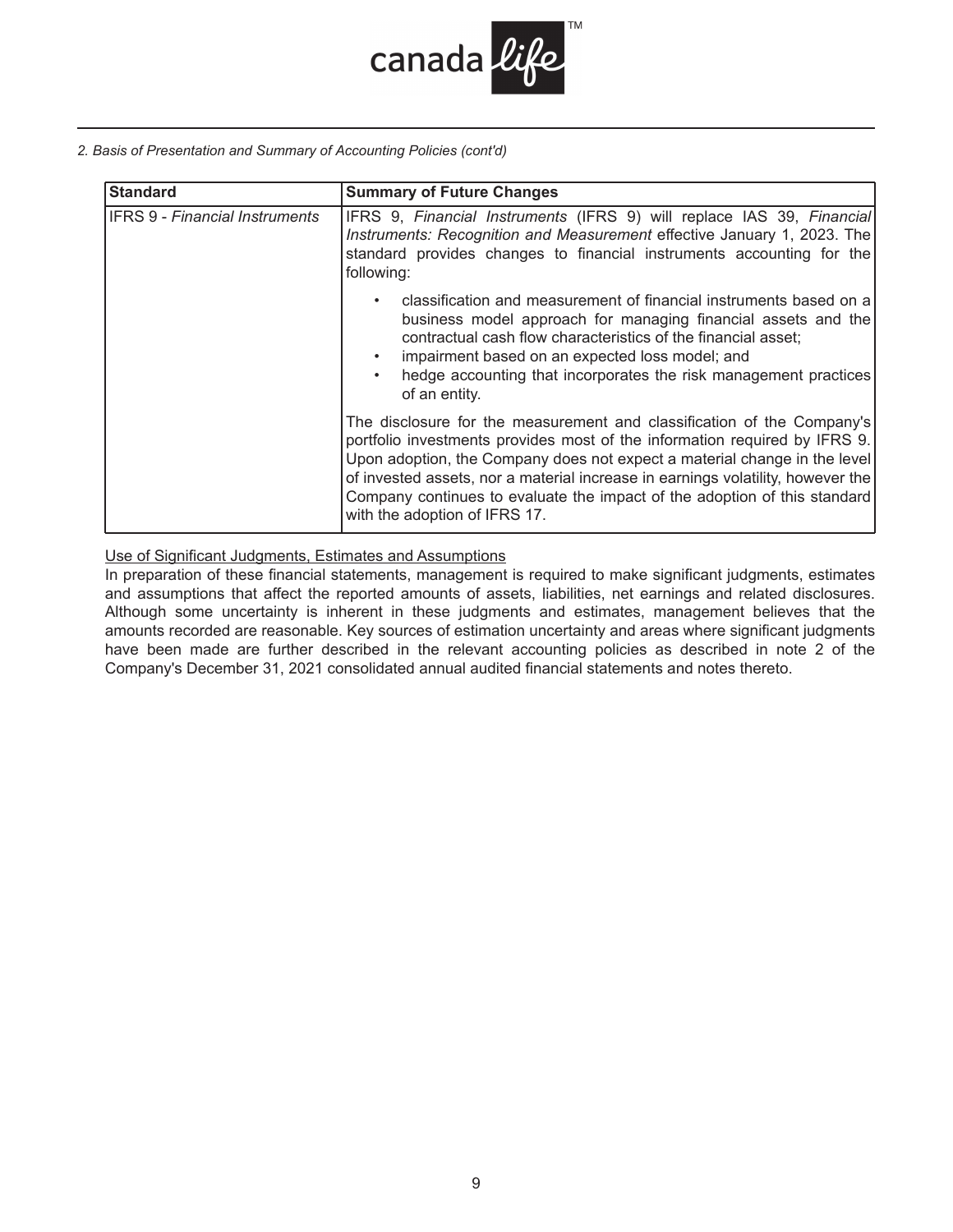

*2. Basis of Presentation and Summary of Accounting Policies (cont'd)*

Impact of COVID-19 and the Conflict Between Russia and Ukraine on Significant Judgments, Estimates and **Assumptions** 

The COVID-19 pandemic has continued to result in uncertainty in global financial markets and the economic environment in which the Company operates. The duration and impact of the COVID-19 pandemic continues to be unknown at this time, as is the efficacy of the associated fiscal and monetary interventions by governments and central banks.

Global financial markets continued to be volatile in the first quarter of 2022, in part due to Russia's military invasion of Ukraine and the related sanctions and economic fallout. The Company continues to monitor potential impacts of the conflict, including financial impacts, heightened cyber risks, and risks related to disruption of key suppliers.

The results of the Company reflect management's judgments regarding the impact of prevailing market conditions related to global credit, equities, investment properties, foreign exchange and inflation, as well as prevailing health and mortality experience.

The provision for future credit losses within the Company's insurance contract liabilities relies upon investment credit ratings. In addition to its own credit assessments, the Company's practice is to use third party independent credit ratings where available. Management judgment is required when setting credit ratings for instruments that do not have a third party credit rating. Given rapid market changes, third party credit rating changes may lag developments in the current environment.

The fair value of portfolio investments (note 5), the valuation of goodwill and other intangible assets, the valuation of insurance contract liabilities (note 8) and the recoverability of deferred tax asset carrying values reflect management's judgment.

Given the uncertainty surrounding the current environment, the actual financial results could differ from the estimates made in preparation of these financial statements.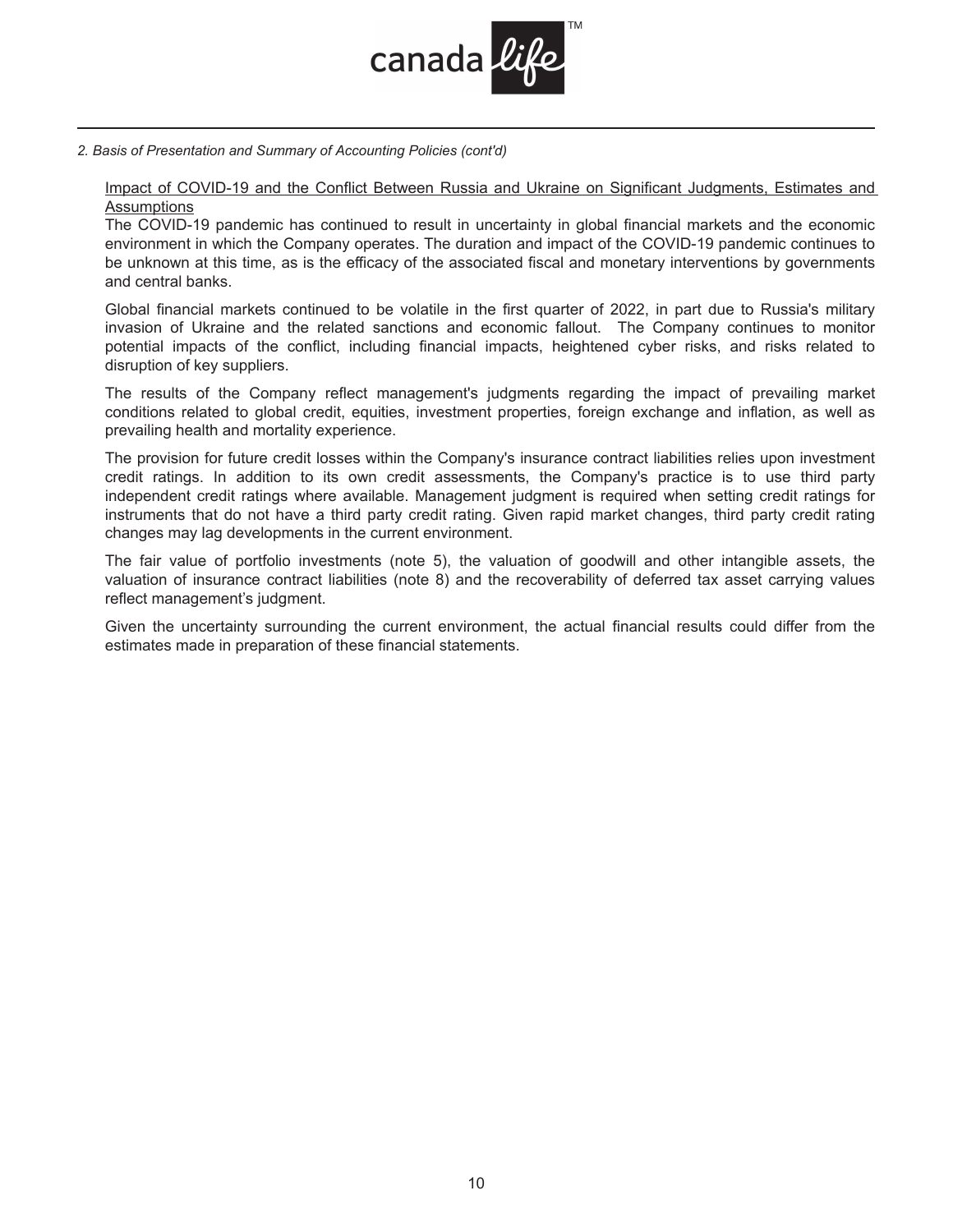

#### **3. Business Acquisitions**

#### **Acquisition of Ark Life Assurance Company**

On November 1, 2021, Irish Life Group Limited (Irish Life), an indirect wholly-owned subsidiary of the Company, completed the acquisition of Ark Life Assurance Company dac (Ark Life) from Phoenix Group Holdings plc for total cash consideration of \$332 (€230). Ark Life is closed to new business and manages a range of pensions, savings and protection policies for its customers in the Irish market.

The initial amounts assigned to the assets acquired, goodwill and liabilities assumed on November 1, 2021, reported as at March 31, 2022 are as follows:

| Assets acquired and goodwill                                                   |             |
|--------------------------------------------------------------------------------|-------------|
| Cash and cash equivalents                                                      | \$<br>17    |
| <b>Bonds</b>                                                                   | 333         |
| Goodwill                                                                       | 21          |
| Reinsurance Assets                                                             | 1,238       |
| Premiums in the course of collection, accounts and interest receivable         | 89          |
| Investments on account of segregated fund policyholders                        | 2,844       |
| Total assets acquired and goodwill                                             | 4,542       |
| Liabilities assumed                                                            |             |
| Insurance contract liabilities                                                 | \$<br>1,257 |
| Investment contract liabilities                                                | 43          |
| Other liabilities                                                              | 66          |
| Investment and insurance contracts on account of segregated fund policyholders | 2,844       |
| <b>Total liabilities assumed</b>                                               | 4,210       |

As at March 31, 2022, the accounting for the acquisition is not finalized pending completion of a comprehensive valuation of the net assets acquired. The financial statements at March 31, 2022 reflect management's current best estimate of the purchase price allocation. Final valuation of the assets acquired and liabilities assumed and the completion of the purchase price allocation are expected to occur during the second half of 2022. As at March 31, 2022, provisional amounts for intangible assets have not been separately identified and valued within the assets of the purchase price allocation pending completion of the valuation exercise.

As a result, the excess of the purchase price over the fair value of net assets acquired, representing goodwill of \$21 (€15) on the date of acquisition, will be adjusted in future periods.

The goodwill represents the excess of the purchase price over the fair value of the net assets, representing the synergies or future economic benefits arising from other assets acquired that are not individually identified and separately recognized in the acquisition. These synergies represent meaningful expense and revenue opportunities which are expected to be accretive to earnings.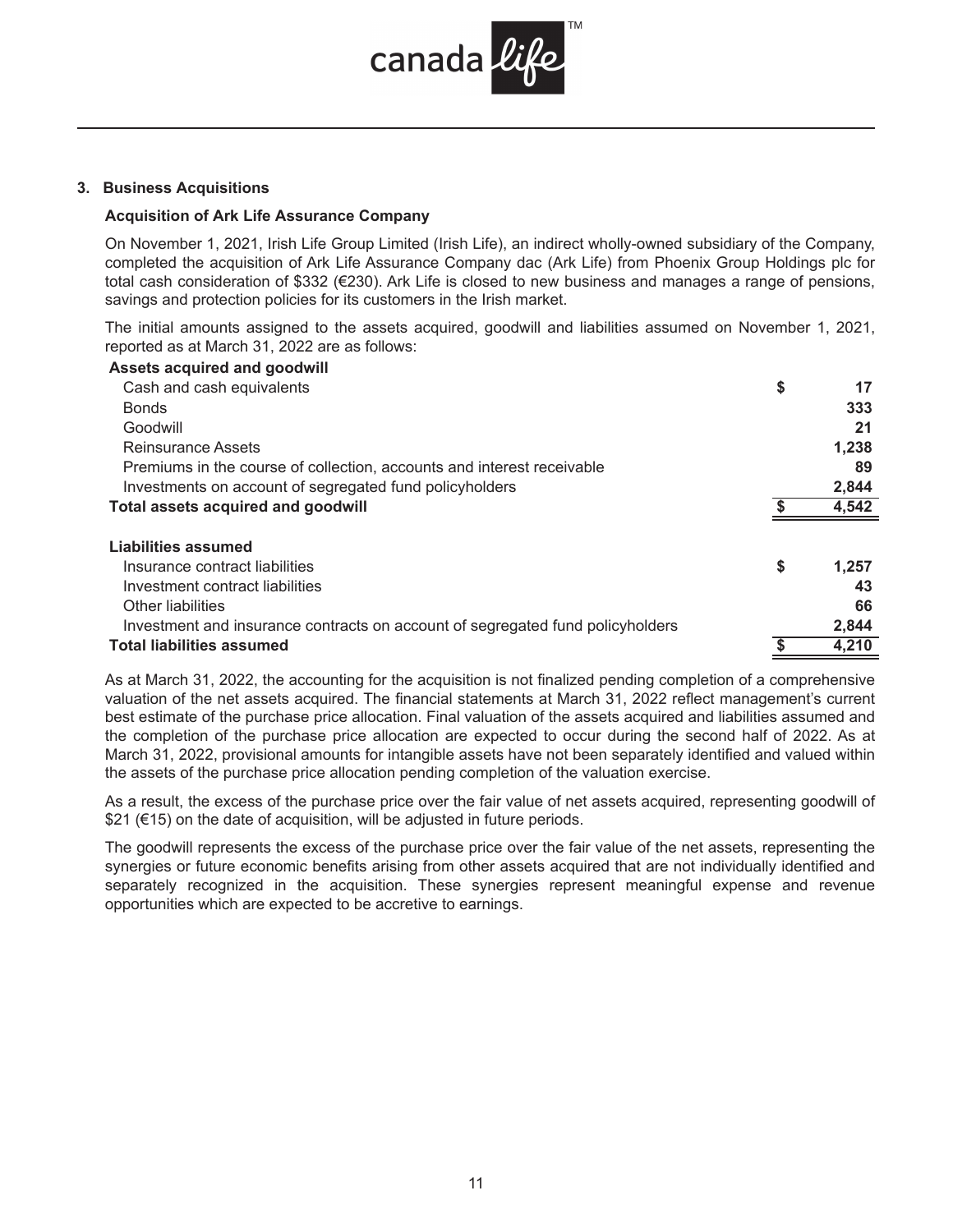

# **4. Restructuring**

# **Canada Restructuring**

At March 31, 2022, the Company has a restructuring provision of \$42 remaining in other liabilities. The change in the restructuring provision for the Canada restructuring is set out below:

|                               | March 31<br>2022 | December 31<br>2021 |
|-------------------------------|------------------|---------------------|
| Balance, beginning of year    | 56 \$            | 86                  |
| Amounts used                  | (14)             | (30)                |
| <b>Balance, end of period</b> | 42               | 56                  |

The Company expects to pay out a significant portion of these amounts during the year.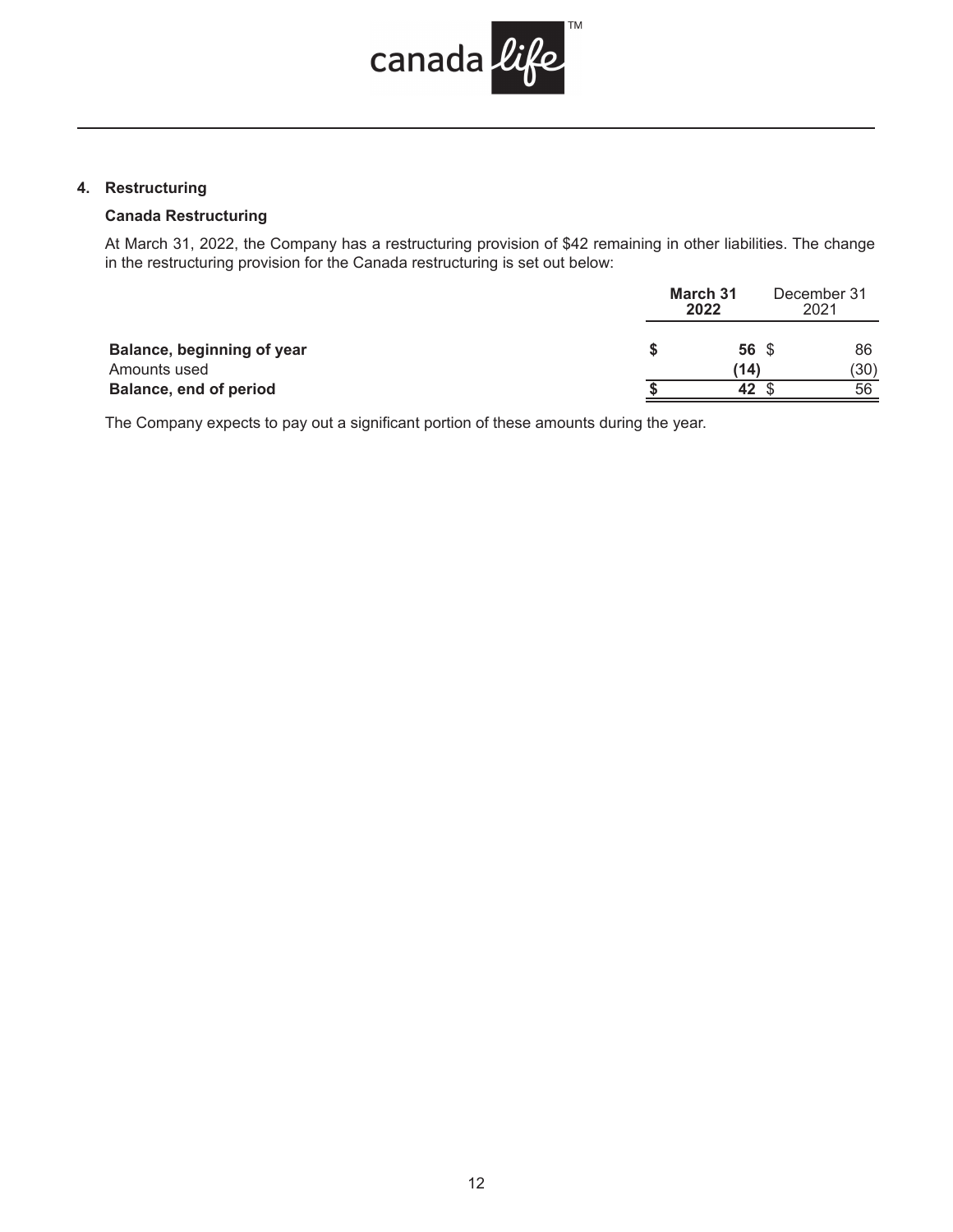

## **5. Portfolio Investments**

**(a) Carrying values and estimated fair values of portfolio investments are as follows:** 

|                                                  | March 31, 2022<br>December 31, 2021 |            |         |    |                   |    |               |
|--------------------------------------------------|-------------------------------------|------------|---------|----|-------------------|----|---------------|
|                                                  | Carrying<br>Fair<br>value<br>value  |            |         |    | Carrying<br>value |    | Fair<br>value |
| <b>Bonds</b>                                     |                                     |            |         |    |                   |    |               |
| Designated fair value through profit or loss (1) | \$                                  | 67,719 \$  | 67,719  | \$ | 75,352 \$         |    | 75,352        |
| Classified fair value through profit or loss (1) |                                     | 70         | 70      |    | 137               |    | 137           |
| Available-for-sale                               |                                     | 8,801      | 8,801   |    | 9,492             |    | 9,492         |
| Loans and receivables                            |                                     | 16,361     | 16,645  |    | 16,348            |    | 18,189        |
|                                                  |                                     | 92,951     | 93,235  |    | 101,329           |    | 103,170       |
| <b>Mortgage loans</b>                            |                                     |            |         |    |                   |    |               |
| Residential                                      |                                     |            |         |    |                   |    |               |
| Designated fair value through profit or loss (1) |                                     | 2,551      | 2,551   |    | 2,609             |    | 2,609         |
| Loans and receivables                            |                                     | 7,551      | 7,445   |    | 7,309             |    | 7,550         |
|                                                  |                                     | 10,102     | 9,996   |    | 9,918             |    | 10,159        |
| Commercial                                       |                                     | 13,235     | 12,944  |    | 13,195            |    | 13,681        |
|                                                  |                                     | 23,337     | 22,940  |    | 23,113            |    | 23,840        |
| <b>Stocks</b>                                    |                                     |            |         |    |                   |    |               |
| Designated fair value through profit or loss (1) |                                     | 12,605     | 12,605  |    | 12,754            |    | 12,754        |
| Available-for-sale                               |                                     | 16         | 16      |    | 16                |    | 16            |
| Available-for-sale, at cost <sup>(2)</sup>       |                                     | 8          | 8       |    | 8                 |    | 8             |
| Equity method                                    |                                     | 478        | 514     |    | 474               |    | 526           |
|                                                  |                                     | 13,107     | 13,143  |    | 13,252            |    | 13,304        |
| <b>Investment properties</b>                     |                                     | 8,001      | 8,001   |    | 7,759             |    | 7,759         |
| Total                                            | \$                                  | 137,396 \$ | 137,319 | \$ | 145,453           | \$ | 148,073       |

 $(1)$  A financial asset is designated as fair value through profit or loss on initial recognition if it eliminates or significantly reduces an accounting mismatch. Changes in the fair value of financial assets designated as fair value through profit or loss are generally offset by changes in insurance contract liabilities, since the measurement of insurance contract liabilities is determined with reference to the assets supporting the liabilities.

A financial asset is classified as fair value through profit or loss on initial recognition if it is part of a portfolio that is actively traded for the purpose of earning investment income.

 $(2)$  Fair value cannot be reliably measured, therefore the investments are held at cost.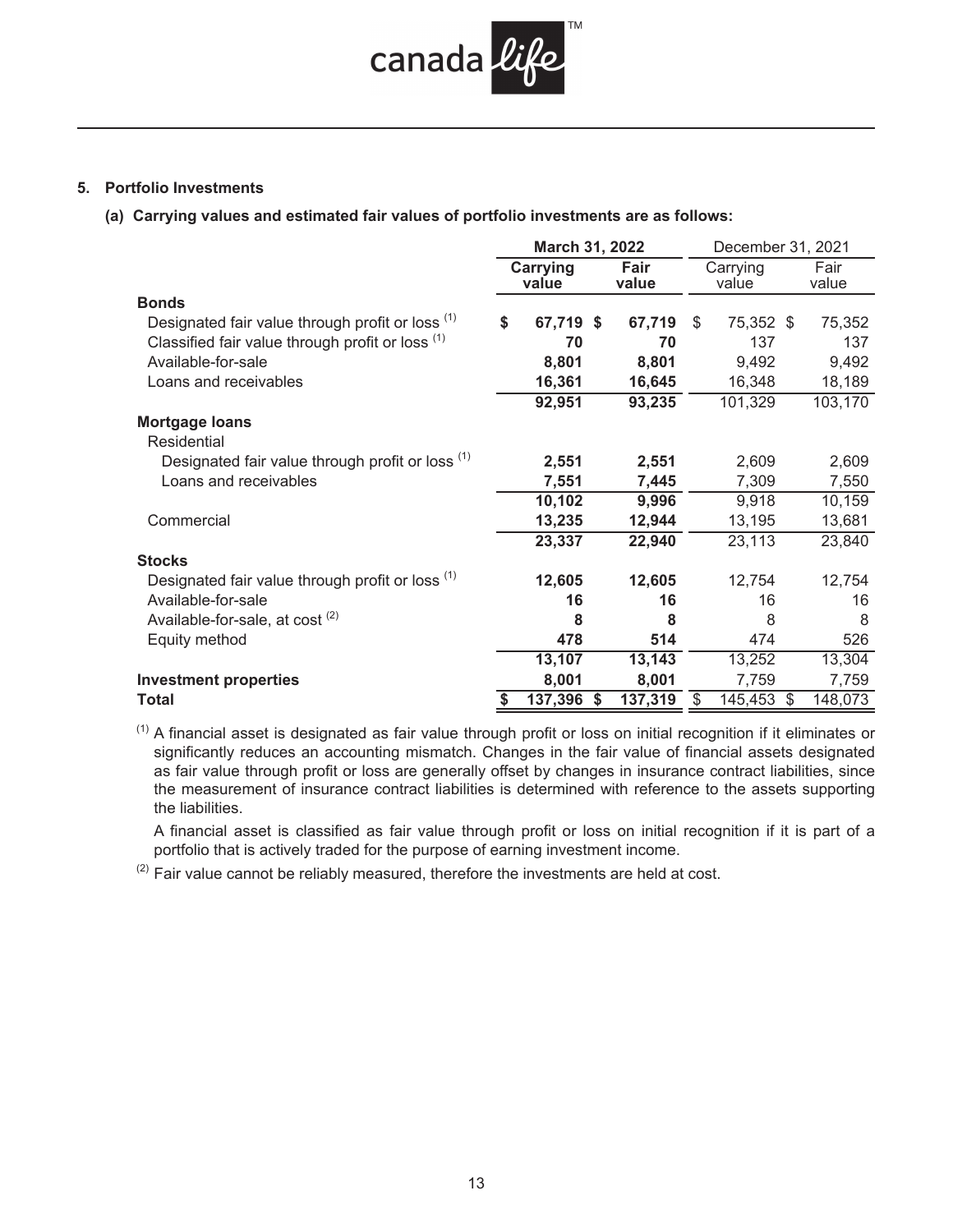

#### *5. Portfolio Investments (cont'd)*

# **(b) Included in portfolio investments are the following:**

Carrying amount of impaired investments

|                                    | March 31<br>2022 | December 31<br>2021 |
|------------------------------------|------------------|---------------------|
| Impaired amounts by classification |                  |                     |
| Fair value through profit or loss  | 6 S              | 6                   |
| Loans and receivables              | 70               |                     |
| Total                              | 76               |                     |

The carrying amount of impaired investments includes \$6 bonds and \$70 mortgage loans at March 31, 2022 (\$6 bonds and \$71 mortgage loans at December 31, 2021). The above carrying values for loans and receivables are net of allowances of \$28 at March 31, 2022 and \$28 at December 31, 2021.

# **(c) Net investment income comprises the following:**

| For the three months                                         |              | <b>Mortgage</b> |               | <b>Investment</b> |              |          |
|--------------------------------------------------------------|--------------|-----------------|---------------|-------------------|--------------|----------|
| ended March 31, 2022                                         | <b>Bonds</b> | loans           | <b>Stocks</b> | properties        | <b>Other</b> | Total    |
| Regular net investment income:                               |              |                 |               |                   |              |          |
| Investment income earned                                     | \$<br>742 \$ | 185S            | 81S           | 109 \$            | 136S         | 1,253    |
| Net realized gains (losses)                                  |              |                 |               |                   |              |          |
| Available-for-sale                                           | (12)         |                 |               |                   |              | (12)     |
| Other classifications                                        |              | 8               |               |                   |              | 8        |
| Net allowances for credit losses<br>on loans and receivables |              |                 |               |                   |              |          |
| Other income (expenses)                                      |              |                 |               | (38)              | (47)         | (85)     |
|                                                              | 730          | 193             | 81            | 71                | 89           | 1,164    |
| Changes in fair value through<br>profit or loss assets:      |              |                 |               |                   |              |          |
| Classified fair value through<br>profit or loss              |              |                 |               |                   |              |          |
| Designated fair value through<br>profit or loss              | (5,739)      | (224)           | 377           |                   | (465)        | (6,051)  |
| Recorded at fair value through<br>profit or loss             |              |                 |               | 320               |              | 320      |
|                                                              | (5,739)      | (224)           | 377           | 320               | (465)        | (5, 731) |
| Total                                                        | $(5,009)$ \$ | (31) \$         | 458           | \$<br>391<br>\$   | (376) \$     | (4, 567) |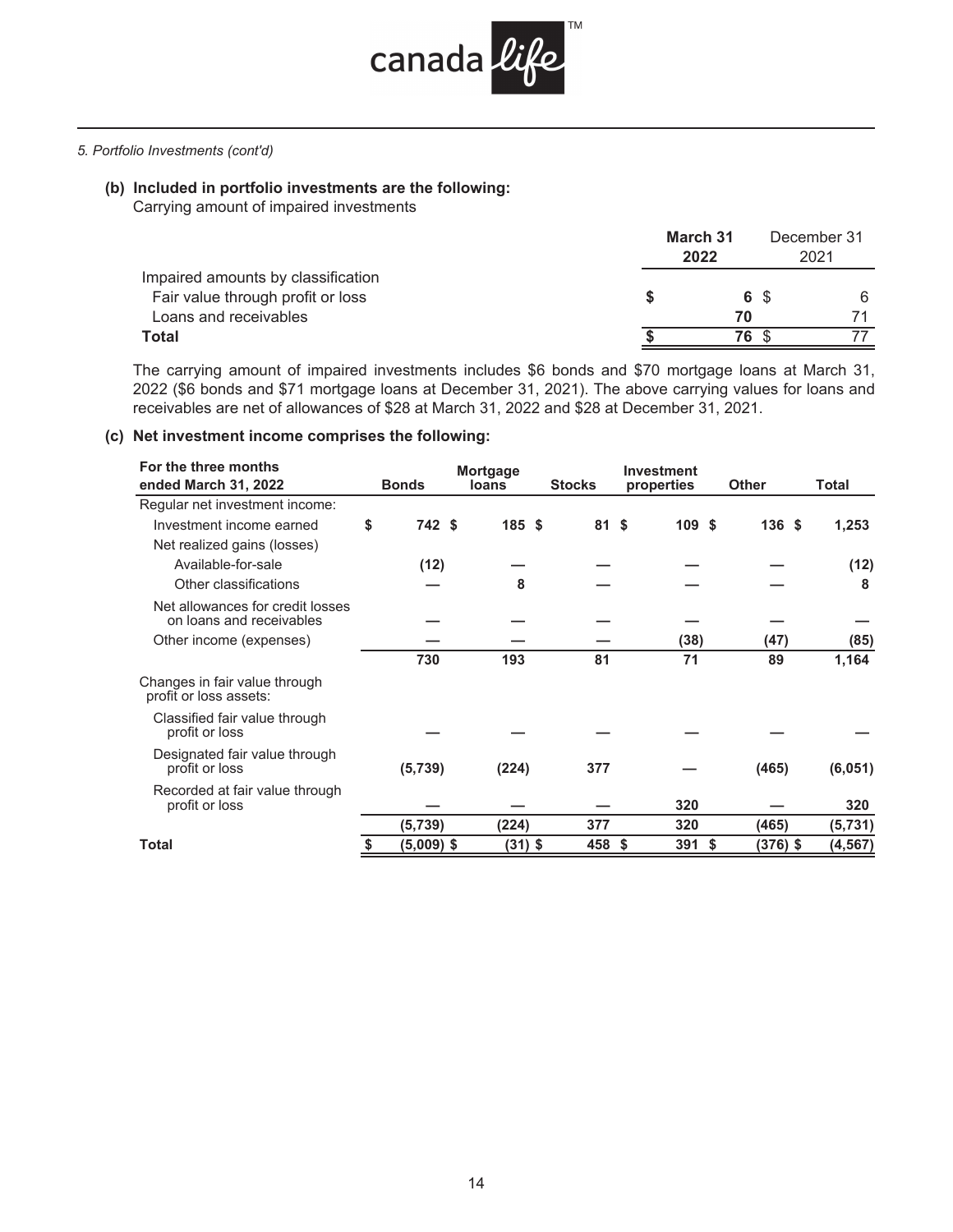

#### *5. Portfolio Investments (cont'd)*

| For the three months                                         |                    | Mortgage |               | Investment      |            |          |
|--------------------------------------------------------------|--------------------|----------|---------------|-----------------|------------|----------|
| ended March 31, 2021                                         | <b>Bonds</b>       | loans    | <b>Stocks</b> | properties      | Other      | Total    |
| Regular net investment income:                               |                    |          |               |                 |            |          |
| Investment income earned                                     | \$<br>690 \$       | 184 \$   | 74 \$         | 103S            | 98<br>- \$ | 1,149    |
| Net realized gains                                           |                    |          |               |                 |            |          |
| Available-for-sale                                           | 8                  |          |               |                 |            | 8        |
| Other classifications                                        |                    | 9        |               |                 |            | 9        |
| Net allowances for credit losses<br>on loans and receivables |                    | (6)      |               |                 |            | (6)      |
| Other income (expenses)                                      |                    |          |               | (35)            | (36)       | (71)     |
|                                                              | 698                | 187      | 74            | 68              | 62         | 1,089    |
| Changes in fair value through<br>profit or loss assets:      |                    |          |               |                 |            |          |
| Classified fair value through<br>profit or loss              | (46)               |          |               |                 |            | (46)     |
| Designated fair value through<br>profit or loss              | (4,601)            | (134)    | 626           |                 | (297)      | (4, 406) |
| Recorded at fair value through<br>profit or loss             |                    |          |               | 69              |            | 69       |
|                                                              | (4, 647)           | (134)    | 626           | 69              | (297)      | (4, 383) |
| Total                                                        | \$<br>$(3,949)$ \$ | 53<br>\$ | 700           | \$<br>137<br>\$ | (235) \$   | (3, 294) |

Investment income earned comprises income from investments that are classified as available-for-sale, loans and receivables and investments classified or designated as fair value through profit or loss. Investment income from bonds and mortgages includes interest income and premium and discount amortization. Income from stocks includes dividends, distributions from private equity and equity income from the investment in IGM Financial Inc. Investment properties income includes rental income earned on investment properties, ground rent income earned on leased and sub-leased land, fee recoveries, lease cancellation income, and interest and other investment income earned on investment properties. Other income includes policyholder loan income, foreign exchange gains and losses, income earned from derivative financial instruments and other miscellaneous income.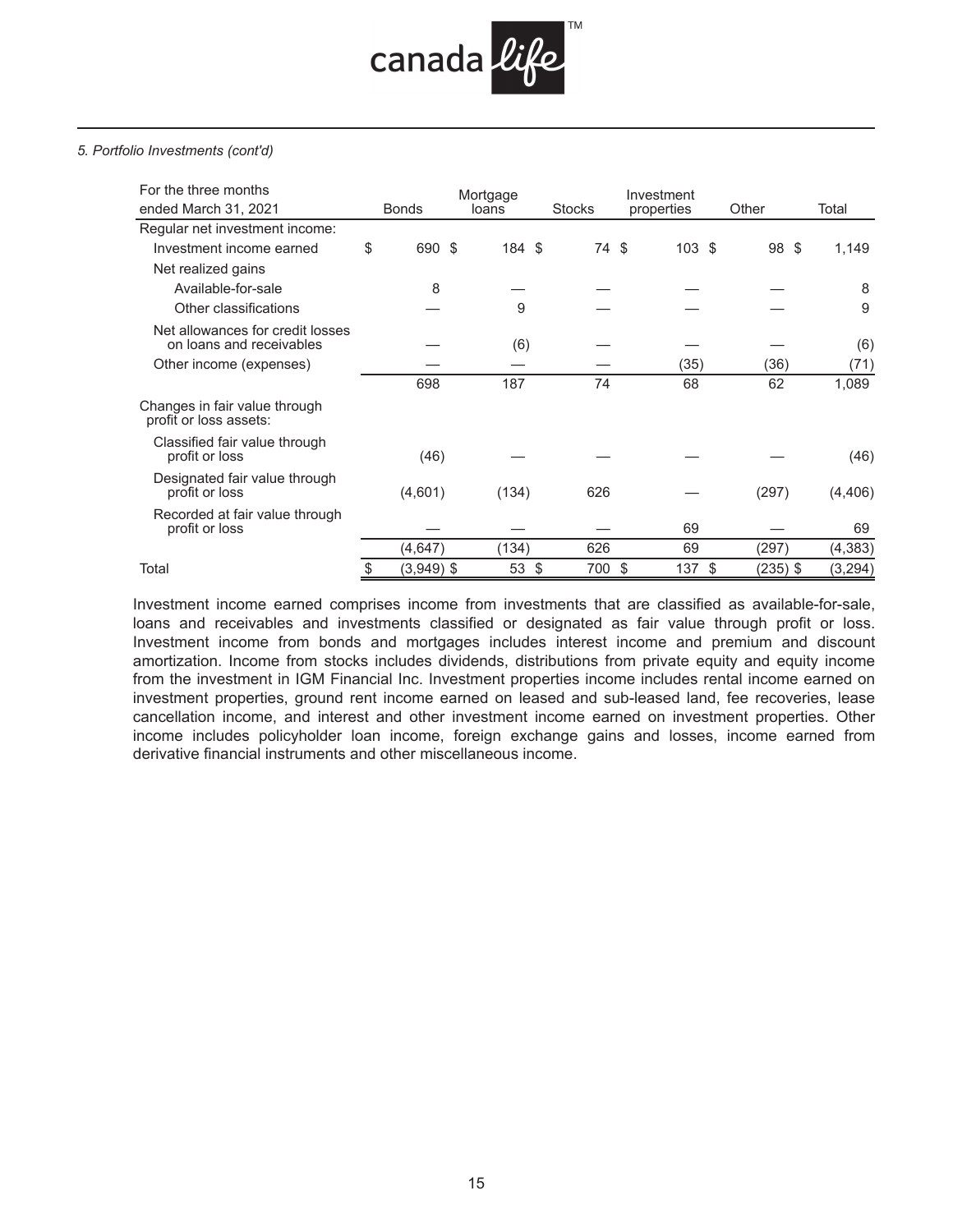

#### **6. Financial Instruments Risk Management**

The Company has policies relating to the identification, measurement, management, monitoring and reporting of risks associated with financial instruments. The key risks related to financial instruments are credit risk, liquidity risk and market risk (currency, interest rate and equity). The Risk Committee of the Board of Directors is responsible for the oversight of the Company's key risks. The Company's approach to risk management has not substantially changed from that described in the Company's 2021 Annual Report. Certain risks have been outlined below. For a discussion of the Company's risk governance structure and risk management approach, see the "Financial Instruments Risk Management" note in the Company's December 31, 2021 consolidated annual audited financial statements.

The Company has also established policies and procedures designed to identify, measure and report all material risks. Management is responsible for establishing capital management procedures for implementing and monitoring the capital plan. The Board of Directors reviews and approves all capital transactions undertaken by management.

#### **(a) Credit Risk**

Credit risk is the risk of loss resulting from an obligor's potential inability or unwillingness to fully meet its contractual obligations.

#### Concentration of Credit Risk

Concentrations of credit risk arise from exposures to a single obligor, a group of related obligors or groups of obligors that have similar credit risk characteristics and operate in the same geographic region or in similar industries. The characteristics are similar in that changes in economic or political environments may impact their ability to meet obligations as they come due. No significant changes have occurred from the year ended December 31, 2021.

#### **(b) Liquidity Risk**

Liquidity risk is the risk that the Company will not be able to meet all cash outflow obligations as they come due. The following policies and procedures are in place to manage this risk:

- The Company closely manages operating liquidity through cash flow matching of assets and liabilities and forecasting earned and required yields, to ensure consistency between policyholder requirements and the yield of assets.
- Management closely monitors the solvency and capital positions of its principal subsidiaries opposite liquidity requirements at the holding company. Additional liquidity is available through established lines of credit or via capital market transactions. The Company maintains a committed line of credit with a Canadian bank.

# **(c) Market Risk**

Market risk is the risk that the fair value or future cash flows of a financial instrument will fluctuate as a result of changes in market factors which include three types: currency risk, interest rate (including related inflation) risk and equity risk.

#### Caution Related to Risk Sensitivities

These financial statements include estimates of sensitivities and risk exposure measures for certain risks, such as the sensitivity due to specific changes in interest rate levels projected and market prices as at the valuation date. Actual results can differ significantly from these estimates for a variety of reasons including:

- Assessment of the circumstances that led to the scenario may lead to changes in (re)investment approaches and interest rate scenarios considered,
- Changes in actuarial, investment return and future investment activity assumptions,
- Actual experience differing from the assumptions,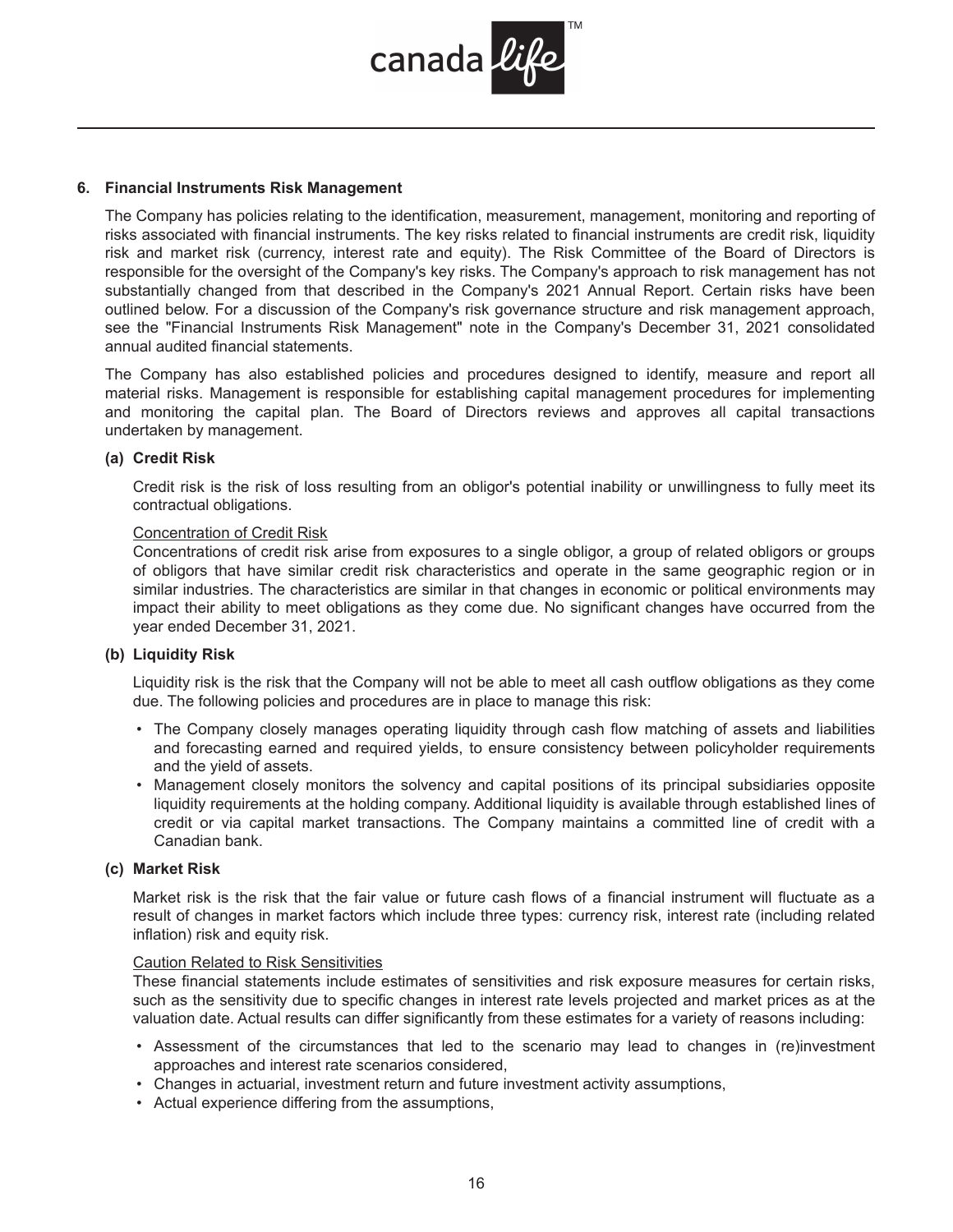

- *6. Financial Instruments Risk Management (cont'd)*
	- Changes in business mix, effective income tax rates and other market factors,
	- Interactions among these factors and assumptions when more than one changes, and
	- The general limitations of the Company's internal models.

For these reasons, the sensitivities should only be viewed as directional estimates of the underlying sensitivities for the respective factors based on the assumptions outlined above. Given the nature of these calculations, the Company cannot provide assurance that the actual impact on net earnings attributed to shareholders will be as indicated.

(i) Currency Risk

Currency risk relates to the Company operating and holding financial instruments in different currencies. For the assets backing insurance and investment contract liabilities that are not matched by currency, changes in foreign exchange rates can expose the Company to the risk of foreign exchange losses not offset by liability decreases.

A 10% weakening of the Canadian dollar against foreign currencies would be expected to increase •non-participating insurance and investment contract liabilities and their supporting assets by approximately the same amount resulting in an immaterial immediate change to net earnings. A 10% strengthening of the Canadian dollar against foreign currencies would be expected to decrease non-participating insurance and investment contract liabilities and their supporting assets by approximately the same amount resulting in an immaterial immediate change in net earnings.

The Company has net investments in foreign operations. The Company's debt obligations are denominated in Canadian dollars and euros. In accordance with IFRS, foreign currency translation gains and losses from net investments in foreign operations, net of related hedging activities and tax effects, are recorded in accumulated other comprehensive income. Strengthening or weakening of the Canadian dollar spot rate compared to the U.S. dollar, British pound and euro spot rates impacts the Company's total equity. Correspondingly, the Company's book value per share and capital ratios monitored by rating agencies are also impacted.

(ii) Interest Rate Risk

Interest rate risk exists if asset and liability cash flows are not closely matched and interest rates change causing a difference in value between the asset and liability.

Projected cash flows from the current assets and liabilities are used in the Canadian Asset Liability Method to determine insurance contract liabilities. Valuation assumptions have been made regarding rates of returns on supporting assets, fixed income, equity and inflation. The valuation assumptions use best estimates of future reinvestment rates and inflation assumptions with an assumed correlation together with margins for adverse deviation set in accordance with professional standards. These margins are necessary to provide for possibilities of misestimation and/or future deterioration in the best estimate assumptions and provide reasonable assurance that insurance contract liabilities cover a range of possible outcomes. Margins are reviewed periodically for continued appropriateness.

Testing under a number of interest rate scenarios (including increasing, decreasing and fluctuating rates) is done to assess reinvestment risk because the Company's sensitivity to interest rate movements varies at different terms.

The total provision for interest rates is sufficient to cover a broader or more severe set of risks than the minimum arising from the current Canadian Institute of Actuaries prescribed scenarios. The range of interest rates covered by these provisions is set in consideration of long-term historical results and is monitored quarterly with a full review annually.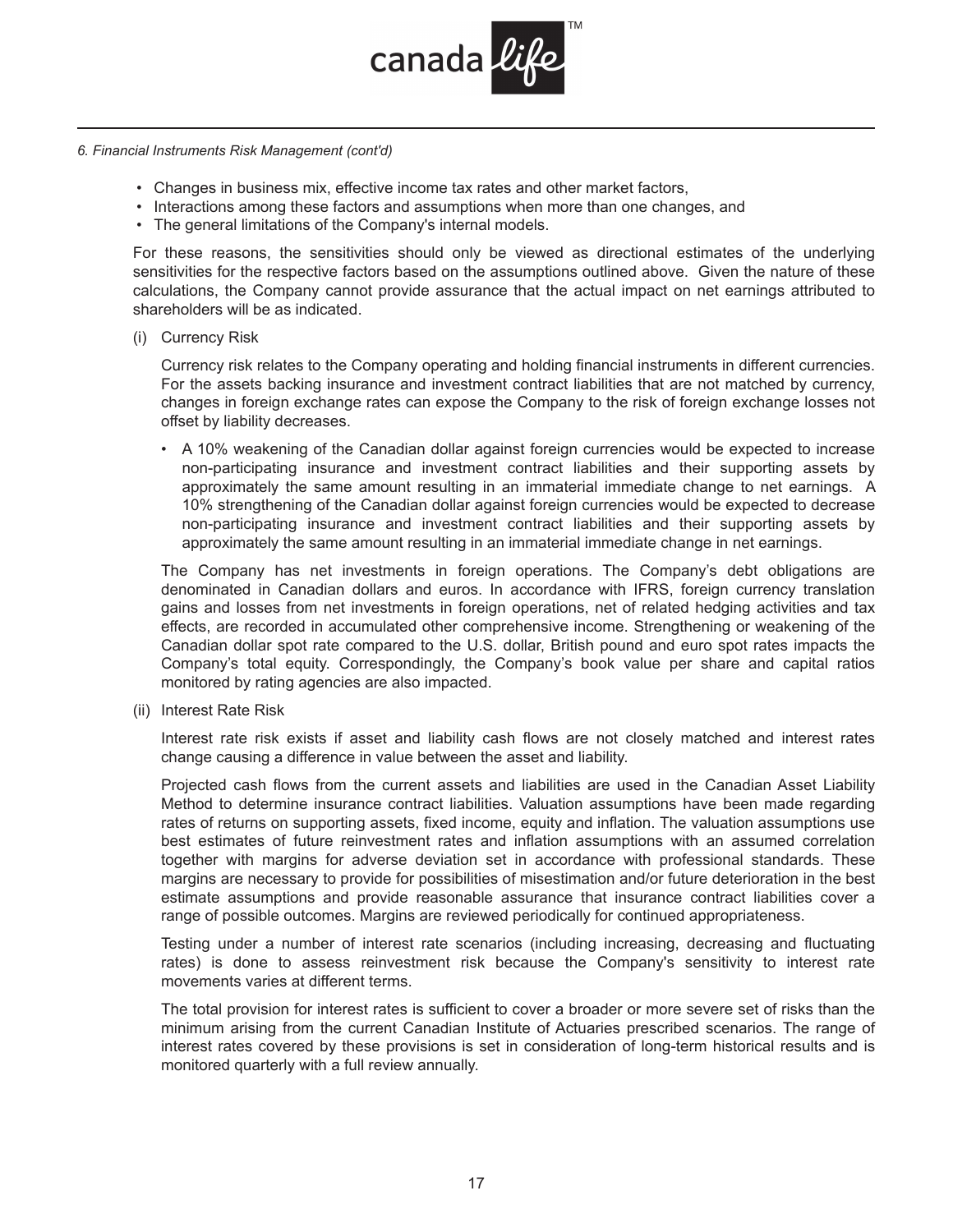

*6. Financial Instruments Risk Management (cont'd)*

The impact to the value of liabilities from an immediate parallel 1% increase or 1% decrease in the interest rates would be largely offset by changes in the value of assets supporting the liabilities.

The following table provides information on the impact to the value of liabilities net of changes in the value of assets supporting liabilities of an immediate parallel 1% increase or 1% decrease in the interest rates as well as a corresponding parallel shift in the ultimate reinvestment rates, as defined in the actuarial standards.

|                                                                                                 | <b>March 31, 2022</b> |                             | December 31, 2021 |                   |  |  |
|-------------------------------------------------------------------------------------------------|-----------------------|-----------------------------|-------------------|-------------------|--|--|
|                                                                                                 |                       | 1% increase 1% decrease (1) | 1% increase       | 1% decrease $(1)$ |  |  |
| <b>Change in interest rates</b><br>Increase (decrease) in non-                                  |                       |                             |                   |                   |  |  |
| participating insurance and<br>investment contract liabilities \$<br>Increase (decrease) in net | $(149)$ \$            | 534 \$                      | $(219)$ \$        | 678               |  |  |
| earnings                                                                                        | 126S                  | $(419)$ \$                  | 197 \$            | (555)             |  |  |

- $(1)$  For the 1% decrease, initial risk-free yields are floored at zero, wherever risk-free yields are not currently negative.
- (iii) Equity Risk

Equity risk is the uncertainty associated with the valuation of assets and liabilities arising from changes in equity markets and other pricing risk. To mitigate pricing risk, the Company has investment policy guidelines in place that provide for prudent investment in equity markets within clearly defined limits. The risks associated with segregated fund guarantees on lifetime Guaranteed Minimum Withdrawal Benefits have been mitigated through a hedging program using equity futures, currency forwards, and interest rate derivatives.

Some insurance and investment contract liabilities with long-tail cash-flows are supported by publicly traded common stocks and investments in other non-fixed income assets, primarily comprised of investment properties, real estate funds, private stocks, and equity release mortgages. The value of the liabilities may fluctuate with changes in the value of the supporting assets. The liabilities for other products such as segregated fund products with guarantees also fluctuate with equity values.

There may be additional market and liability impacts as a result of changes in the value of publicly traded common stocks and other non-fixed income assets that will cause the liabilities to fluctuate differently than the equity values. This means that there is a greater impact on net earnings from larger falls in equity values, relative to the change in equity values. Falls in equity values beyond those shown in the table below would have a greater impact on net earnings, relative to the change in equity values.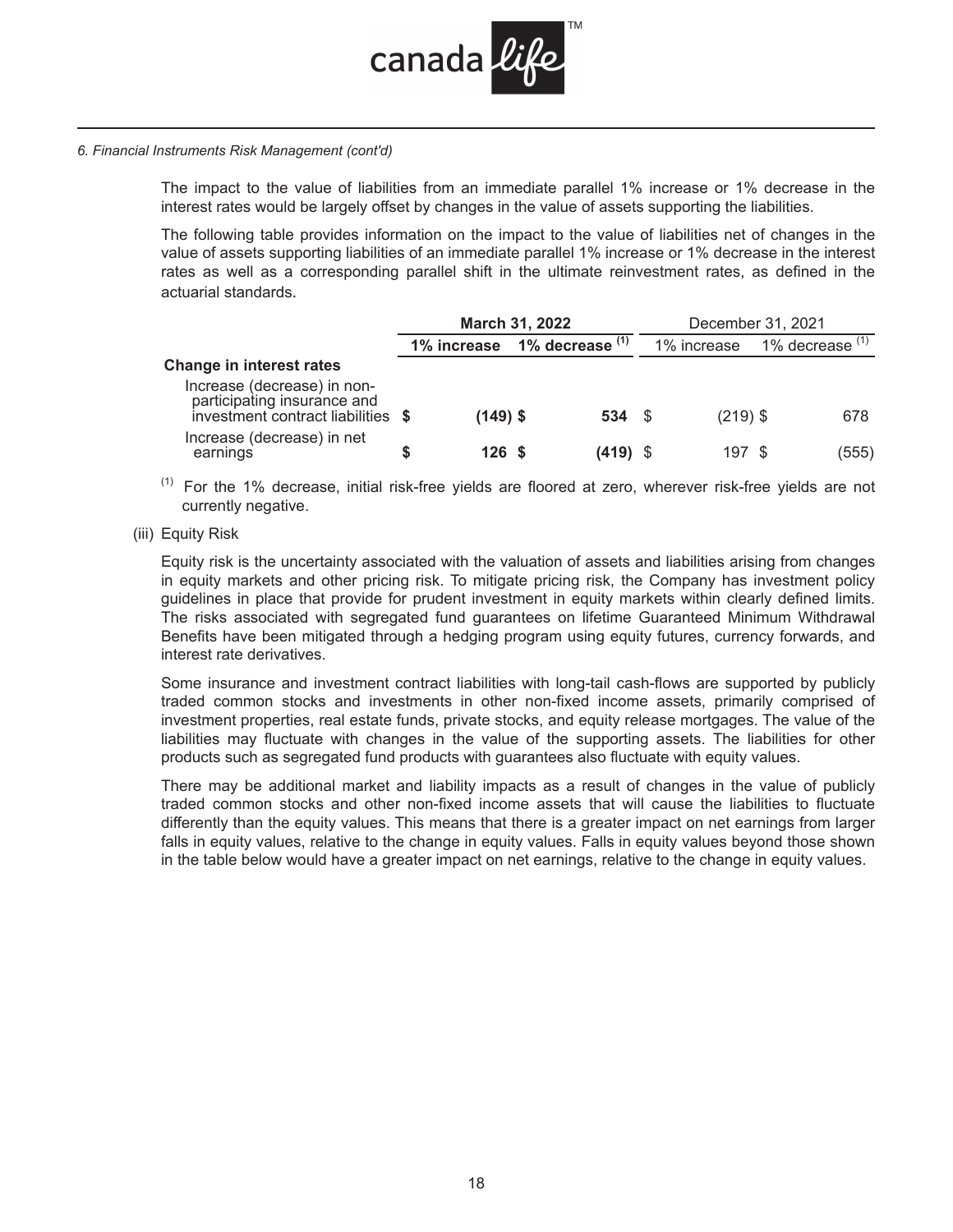

#### *6. Financial Instruments Risk Management (cont'd)*

The following table provides information on the expected impacts of an immediate 10% or 20% increase or decrease in the value of publicly traded common stocks on insurance and investment contract liabilities and on the shareholder net earnings of the Company. The expected impacts take into account the expected changes in the value of assets supporting liabilities and hedge assets.

|                                                                                                    | March 31, 2022  |         |                 |                 |                 |  |                 |      | December 31, 2021 |     |                 |  |                 |  |                 |  |  |  |  |
|----------------------------------------------------------------------------------------------------|-----------------|---------|-----------------|-----------------|-----------------|--|-----------------|------|-------------------|-----|-----------------|--|-----------------|--|-----------------|--|--|--|--|
|                                                                                                    | 20%<br>increase |         | 10%<br>increase |                 | 10%<br>decrease |  | 20%<br>decrease |      | 20%<br>increase   |     | 10%<br>increase |  | 10%<br>decrease |  | 20%<br>decrease |  |  |  |  |
| Change in publicly<br>traded common stock<br>values                                                |                 |         |                 |                 |                 |  |                 |      |                   |     |                 |  |                 |  |                 |  |  |  |  |
| Increase (decrease) in<br>non-participating<br>insurance and<br>investment contract<br>liabilities | \$              | (36) \$ |                 | $(21)$ \$       | $33 \;$ \$      |  | 98              | - \$ | $(26)$ \$         |     | $(16)$ \$       |  | $22 \text{ } $$ |  | 76              |  |  |  |  |
| Increase (decrease) in<br>net earnings                                                             | \$              | 30      | - \$            | 18 <sup>5</sup> | (29) \$         |  | (86)            | \$   | 21                | -\$ | 13S             |  | $(19)$ \$       |  | (66)            |  |  |  |  |

The following table provides information on the expected impacts of an immediate 5% or 10% increase or decrease in the value of other non-fixed income assets on insurance and investment contract liabilities and on the shareholder net earnings of the Company. The expected impacts take into account the expected changes in the value of assets supporting liabilities.

|                                                                                                    |                 | March 31, 2022 |  |                |    |                |  |                 | December 31, 2021 |                 |     |                |  |                 |  |                 |  |  |
|----------------------------------------------------------------------------------------------------|-----------------|----------------|--|----------------|----|----------------|--|-----------------|-------------------|-----------------|-----|----------------|--|-----------------|--|-----------------|--|--|
|                                                                                                    | 10%<br>increase |                |  | 5%<br>increase |    | 5%<br>decrease |  | 10%<br>decrease |                   | 10%<br>increase |     | 5%<br>increase |  | 5%<br>decrease  |  | 10%<br>decrease |  |  |
| Change in other non-<br>fixed income asset<br>values                                               |                 |                |  |                |    |                |  |                 |                   |                 |     |                |  |                 |  |                 |  |  |
| Increase (decrease) in<br>non-participating<br>insurance and<br>investment contract<br>liabilities | \$              | $(106)$ \$     |  | $(55)$ \$      |    | 35S            |  | 127             | - \$              | $(92)$ \$       |     | $(46)$ \$      |  | 38 <sup>°</sup> |  | 144             |  |  |
| Increase (decrease) in<br>net earnings                                                             | \$              | 92S            |  | 47             | \$ | $(29)$ \$      |  | $(101)$ \$      |                   | 79              | -\$ | 39S            |  | $(30)$ \$       |  | (112)           |  |  |

The Canadian Institute of Actuaries Standards of Practice for the valuation of insurance contract liabilities establish limits on the investment return assumptions for publicly traded common stocks and other non-fixed income assets which are generally based on historical returns on market indices. The sensitivities shown in the tables above allow for the impact of changes in these limits following market falls.

The best estimate return assumptions for publicly traded common stocks and other non-fixed income assets are primarily based on long-term historical averages. The following provides information on the expected impacts of a 1% increase or 1% decrease in the best estimate assumptions:

|                                                                 | <b>March 31, 2022</b> |             |  |             |  |             | December 31, 2021 |             |  |
|-----------------------------------------------------------------|-----------------------|-------------|--|-------------|--|-------------|-------------------|-------------|--|
|                                                                 |                       | 1% increase |  | 1% decrease |  | 1% increase |                   | 1% decrease |  |
| Change in best estimate return<br>assumptions                   |                       |             |  |             |  |             |                   |             |  |
| Increase (decrease) in non-<br>participating insurance contract |                       |             |  |             |  |             |                   |             |  |
| liabilities                                                     | S                     | $(716)$ \$  |  | 821 \$      |  | $(715)$ \$  |                   | 829         |  |
| Increase (decrease) in net earnings \$                          |                       | 569 \$      |  | $(643)$ \$  |  | 567 \$      |                   | (649)       |  |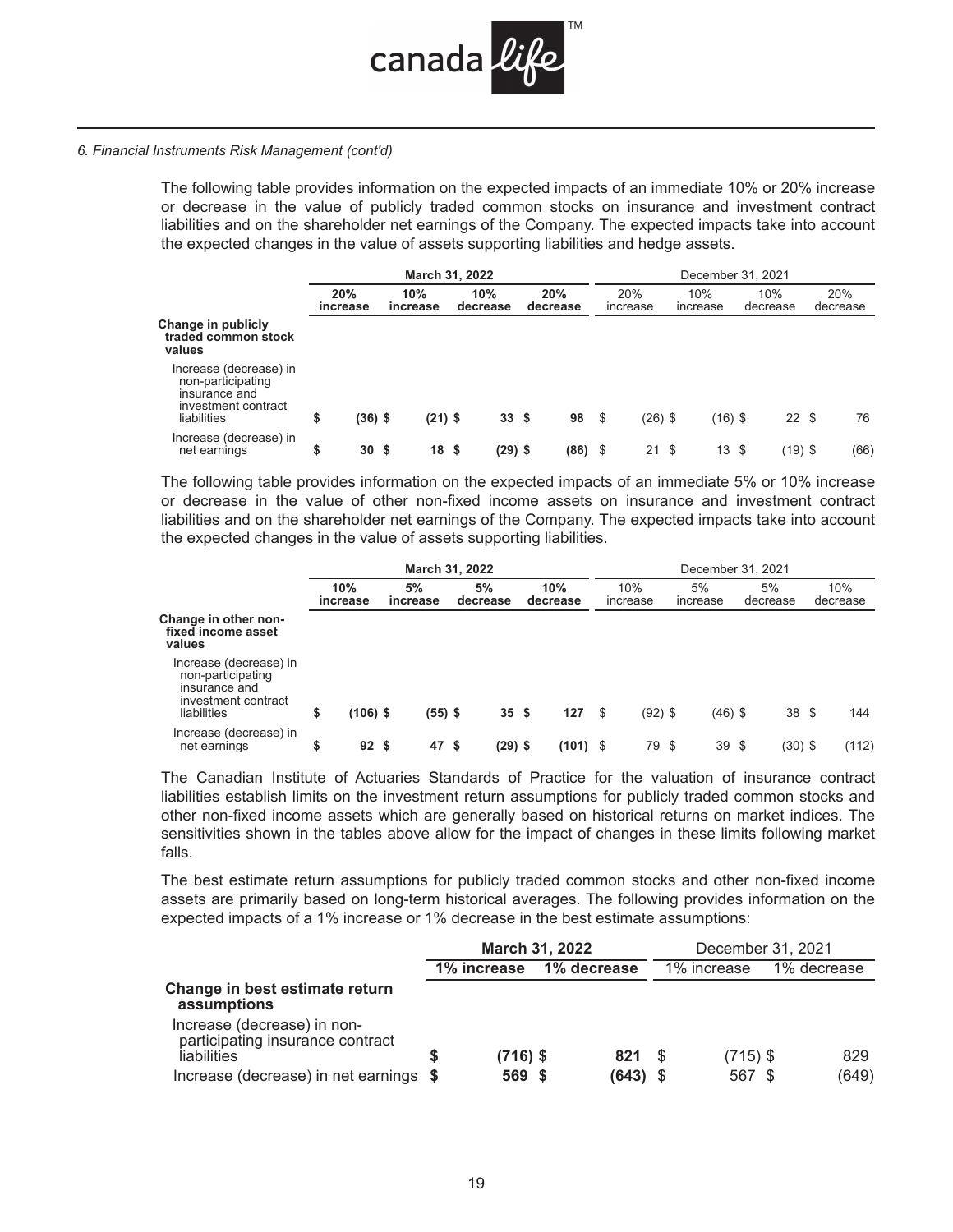

#### **7. Fair Value Measurement**

The Company's assets and liabilities recorded at fair value have been categorized based upon the following fair value hierarchy:

Level 1: Fair value measurements utilize observable, quoted prices (unadjusted) in active markets for identical assets or liabilities that the Company has the ability to access. Assets and liabilities utilizing Level 1 inputs include actively exchange-traded equity securities, exchange-traded futures, and mutual and segregated funds which have available prices in an active market with no redemption restrictions.

Level 2: Fair value measurements utilize inputs other than quoted prices included in Level 1 that are observable for the asset or liability, either directly or indirectly. Level 2 inputs include quoted prices for similar assets and liabilities in active markets, and inputs other than quoted prices that are observable for the asset or liability, such as interest rates and yield curves that are observable at commonly quoted intervals. The fair values for some Level 2 securities were obtained from a pricing service. The pricing service inputs include, but are not limited to, benchmark yields, reported trades, broker/dealer quotes, issuer spreads, two-sided markets, benchmark securities, offers and reference data. Level 2 assets and liabilities include those priced using a matrix which is based on credit quality and average life, government and agency securities, restricted stock, some private bonds, most investment-grade and high-yield corporate bonds, most asset-backed securities, most over-thecounter derivatives, and mortgage loans. Investment contracts that are measured at fair value through profit or loss are mostly included in the Level 2 category.

Level 3: Fair value measurements utilize one or more significant inputs that are not based on observable market inputs and include situations where there is little, if any, market activity for the asset or liability. The values of the majority of Level 3 securities were obtained from single broker quotes, internal pricing models, or external appraisers. Assets and liabilities utilizing Level 3 inputs generally include certain bonds, certain asset-backed securities, some private equities, investments in mutual and segregated funds where there are redemption restrictions, certain over-the-counter derivatives, investment properties and equity release mortgages.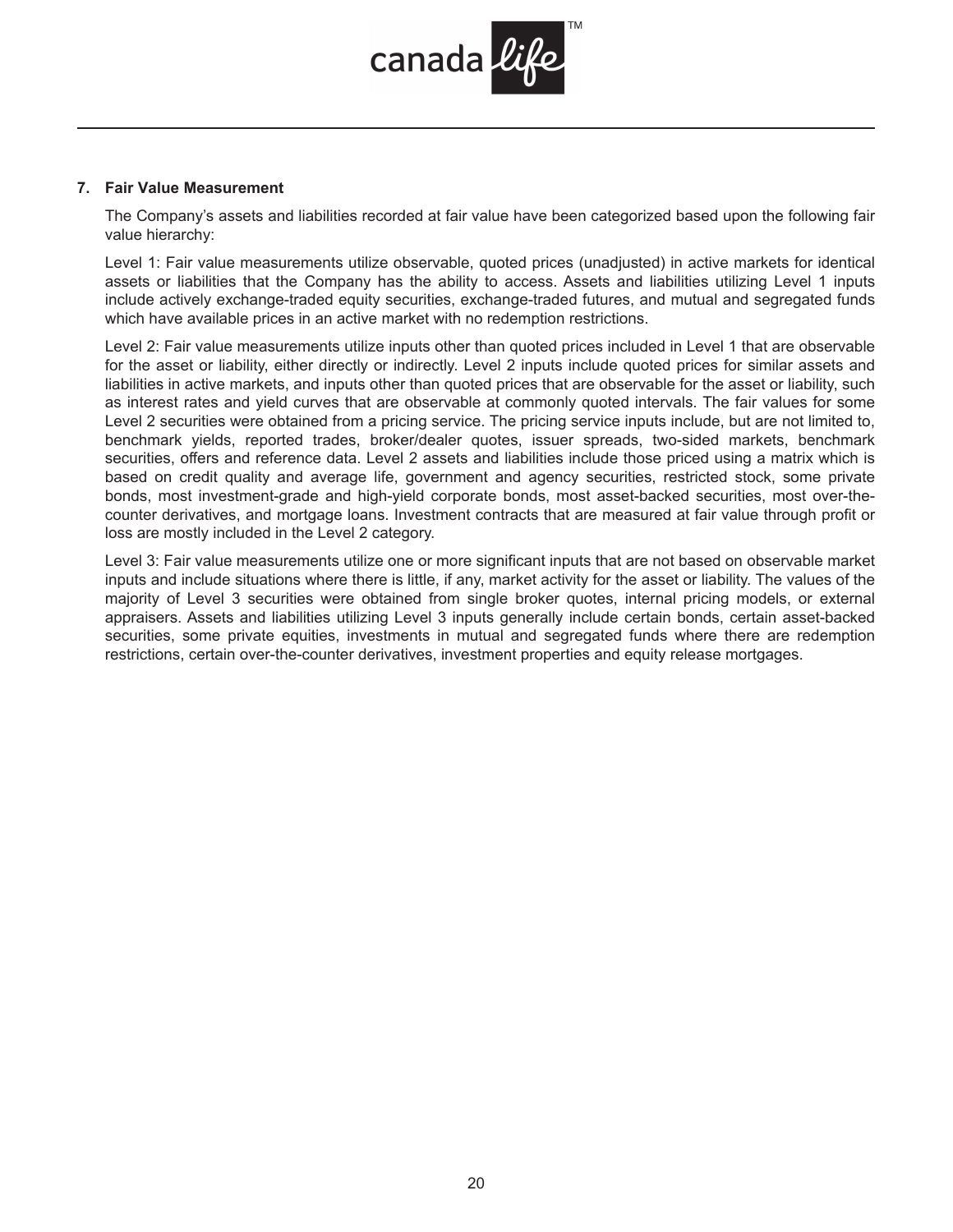

The following presents the Company's assets and liabilities measured at fair value on a recurring basis by hierarchy level:

|                                                             | March 31, 2022 |             |  |                |             |              |  |
|-------------------------------------------------------------|----------------|-------------|--|----------------|-------------|--------------|--|
| Assets measured at fair value                               |                | Level 1     |  | <b>Level 2</b> | Level 3     | <b>Total</b> |  |
| Cash and cash equivalents                                   | \$             | $3,777$ \$  |  | S              | \$          | 3,777        |  |
| Financial assets at fair value through profit or loss       |                |             |  |                |             |              |  |
| <b>Bonds</b>                                                |                |             |  | 67,688         | 101         | 67,789       |  |
| Mortgage loans                                              |                |             |  |                | 2,551       | 2,551        |  |
| <b>Stocks</b>                                               |                | 11,172      |  |                | 1,433       | 12,605       |  |
| Total financial assets at fair value through profit or loss |                | 11,172      |  | 67,688         | 4,085       | 82,945       |  |
| Available-for-sale financial assets                         |                |             |  |                |             |              |  |
| <b>Bonds</b>                                                |                |             |  | 8,801          |             | 8,801        |  |
| <b>Stocks</b>                                               |                |             |  |                | 16          | 16           |  |
| Total available-for-sale financial assets                   |                |             |  | 8,801          | 16          | 8,817        |  |
| Investment properties                                       |                |             |  |                | 8,001       | 8,001        |  |
| Funds held by ceding insurers                               |                | 108         |  | 4,708          |             | 4,816        |  |
| Derivatives <sup>(1)</sup>                                  |                | 3           |  | 569            |             | 572          |  |
| Reinsurance assets                                          |                |             |  | 93             |             | 93           |  |
| Other assets - trading account assets                       |                | 140         |  |                |             | 140          |  |
| Total assets measured at fair value                         |                | $15,200$ \$ |  | 81,859 \$      | $12,102$ \$ | 109,161      |  |
| Liabilities measured at fair value                          |                |             |  |                |             |              |  |
| Derivatives <sup>(2)</sup>                                  | \$             | 13S         |  | $1,012$ \$     | \$          | 1,025        |  |
| Investment contract liabilities                             |                |             |  | 1,545          |             | 1,545        |  |
| Total liabilities measured at fair value                    | \$             | $13 \;$ \$  |  | $2,557$ \$     | \$          | 2,570        |  |

 $<sup>(1)</sup>$  Excludes collateral received from counterparties of \$203.</sup>

 $<sup>(2)</sup>$  Excludes collateral pledged to counterparties of \$437.</sup>

There were no transfers of the Company's assets and liabilities between Level 1 and Level 2 in the period.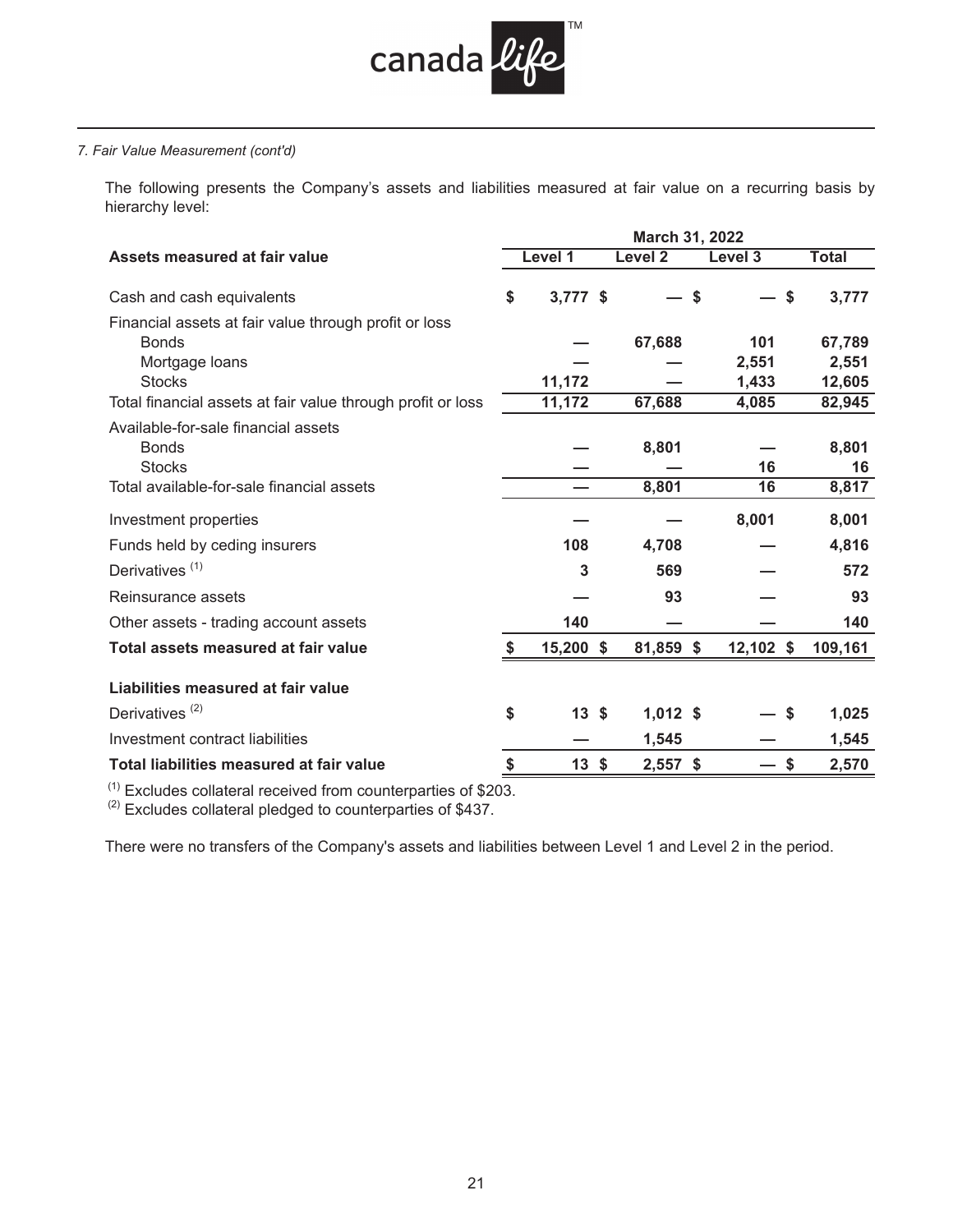

| Total<br>3,271 |
|----------------|
|                |
|                |
| 75,489         |
| 2,609          |
| 12,754         |
| 90,852         |
| 9,492          |
| 16             |
| 9,508          |
| 7,759          |
| 5,426          |
| 582            |
| 106            |
| 146            |
| 117,650        |
|                |
| 1,005          |
| 1,646          |
| 2,651          |
|                |

 $<sup>(1)</sup>$  Excludes collateral received from counterparties of \$65.</sup>

 $<sup>(2)</sup>$  Excludes collateral pledged to counterparties of \$370.</sup>

There were no transfers of the Company's assets and liabilities between Level 1 and Level 2 in the period.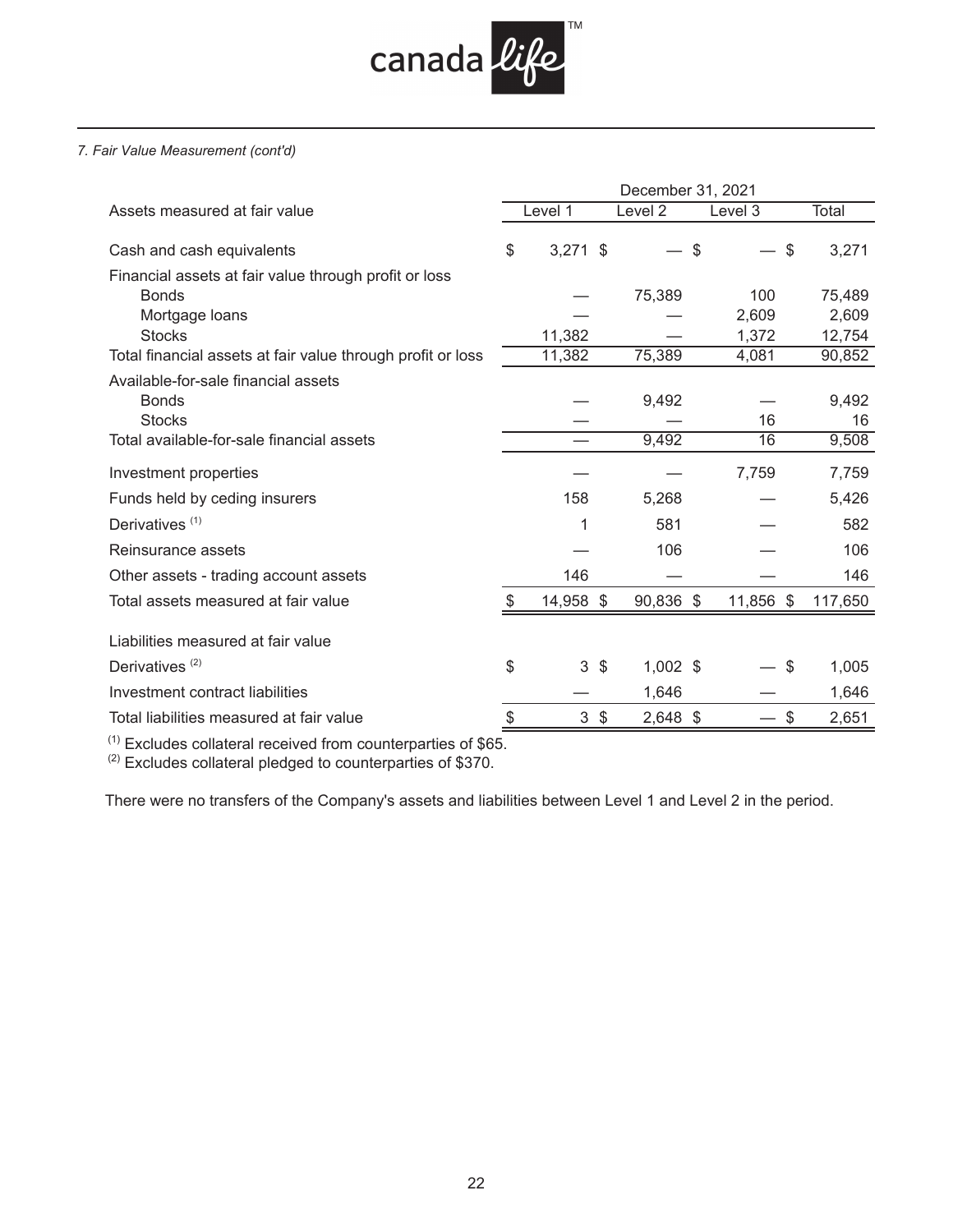

The following presents additional information about assets and liabilities measured at fair value on a recurring basis which the Company classifies as Level 3 in the fair value hierarchy:

|                                                                                                                 | March 31, 2022 |                                                         |                                                                        |            |                                                                            |                                  |                 |                          |  |                            |  |
|-----------------------------------------------------------------------------------------------------------------|----------------|---------------------------------------------------------|------------------------------------------------------------------------|------------|----------------------------------------------------------------------------|----------------------------------|-----------------|--------------------------|--|----------------------------|--|
|                                                                                                                 |                | <b>Fair value</b><br>through<br>profit or<br>loss bonds | <b>Fair value</b><br>through<br>profit or<br>loss<br>mortgage<br>loans |            | <b>Fair value</b><br>through<br>profit or<br>loss<br>stocks <sup>(3)</sup> | Available-<br>for-sale<br>stocks |                 | Investment<br>properties |  | Total<br>Level 3<br>assets |  |
| Balance, beginning of year                                                                                      | \$             | 100                                                     | $2,609$ \$<br>Ŝ.                                                       |            | $1,372$ \$                                                                 |                                  | 16 <sup>5</sup> | 7,759 \$                 |  | 11,856                     |  |
| Total gains (losses)                                                                                            |                |                                                         |                                                                        |            |                                                                            |                                  |                 |                          |  |                            |  |
| Included in net earnings                                                                                        |                |                                                         | (255)                                                                  |            | (5)                                                                        |                                  |                 | 320                      |  | 60                         |  |
| Included in other comprehensive income (1)                                                                      |                | (3)                                                     | (57)                                                                   |            |                                                                            |                                  |                 | (139)                    |  | (199)                      |  |
| Purchases                                                                                                       |                | 4                                                       |                                                                        |            | 79                                                                         |                                  |                 | 66                       |  | 149                        |  |
| <b>Issues</b>                                                                                                   |                |                                                         | 297                                                                    |            |                                                                            |                                  |                 |                          |  | 297                        |  |
| Sales                                                                                                           |                |                                                         |                                                                        |            | (13)                                                                       |                                  |                 | (5)                      |  | (18)                       |  |
| Settlements                                                                                                     |                |                                                         | (43)                                                                   |            |                                                                            |                                  |                 |                          |  | (43)                       |  |
| Transfers into Level 3 <sup>(2)</sup>                                                                           |                |                                                         |                                                                        |            |                                                                            |                                  |                 |                          |  |                            |  |
| Transfers out of Level 3 <sup>(2)</sup>                                                                         |                |                                                         |                                                                        |            |                                                                            |                                  |                 |                          |  |                            |  |
| Balance, end of period                                                                                          |                | 101                                                     | $2,551$ \$<br>-\$                                                      |            | $1,433$ \$                                                                 |                                  | 16 \$           | $8,001$ \$               |  | 12,102                     |  |
| Total gains (losses) for the period included in<br>net investment income                                        |                |                                                         |                                                                        | (255) \$   | $(5)$ \$                                                                   |                                  |                 | 320 <sup>5</sup>         |  | 60                         |  |
| Change in unrealized gains (losses) for the<br>period included in earnings for assets held at<br>March 31, 2022 | \$             |                                                         |                                                                        | $(254)$ \$ | $(5)$ \$                                                                   |                                  |                 | 320 <sup>5</sup><br>S    |  | 61                         |  |

 $(1)$  Amount of other comprehensive income for fair value through profit or loss bonds, mortgage loans and stocks and investment properties represents the unrealized gains (losses) on foreign exchange.

 $(2)$  Transfers into Level 3 are due primarily to decreased observability of inputs in valuation methodologies or the placement of redemption restrictions on investments in mutual and segregated funds. Transfers out of Level 3 are due primarily to increased observability of inputs in valuation methodologies as evidenced by corroboration of market prices with multiple pricing vendors or the lifting of redemption restrictions on investments in mutual and segregated funds.

 $(3)$  Includes investments in mutual and segregated funds where there are redemption restrictions. The fair value is based on observable, quoted prices.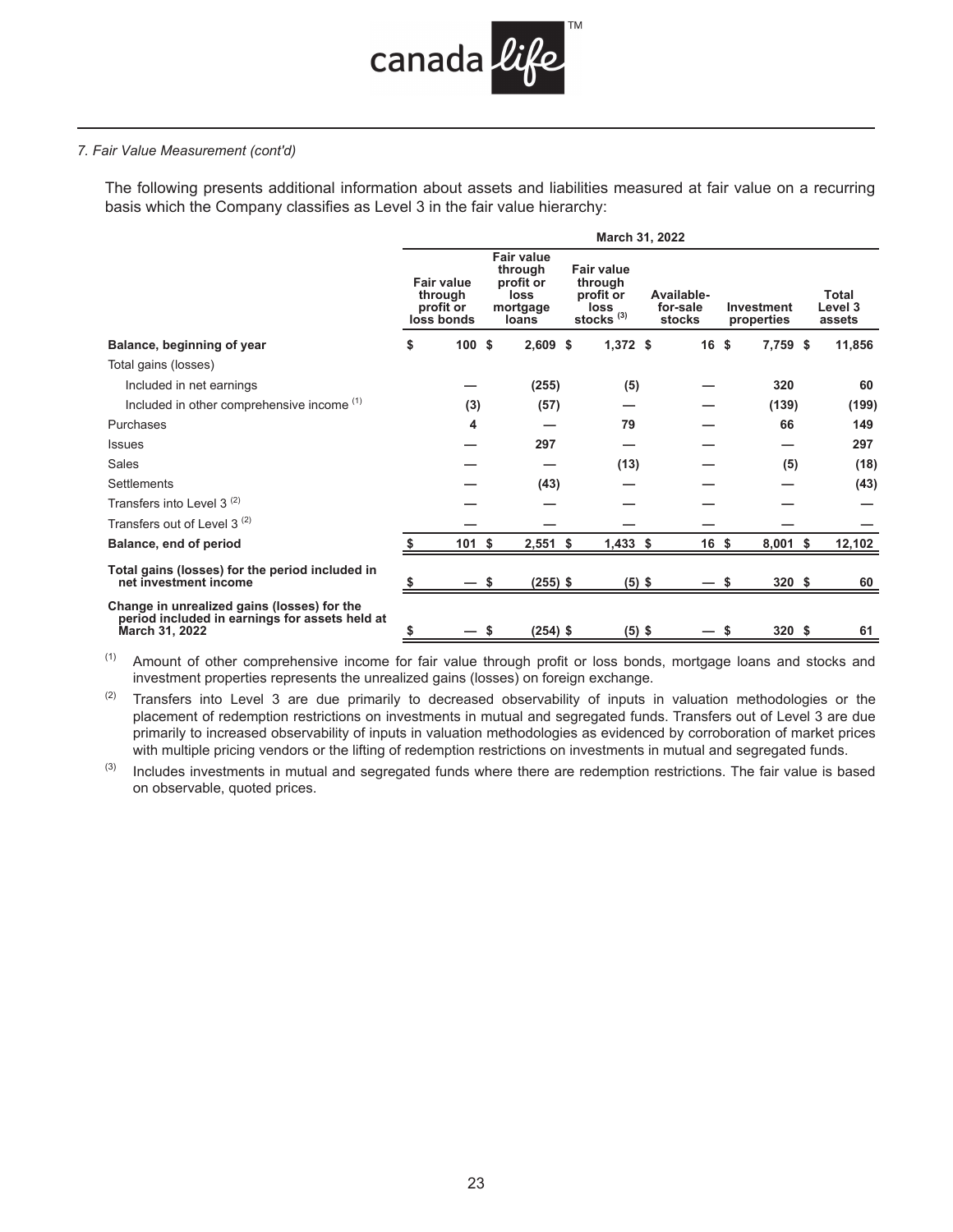

|                                                                                                                  | December 31, 2021 |                                                  |      |                                                              |  |                                                         |  |                                  |  |                          |  |                            |
|------------------------------------------------------------------------------------------------------------------|-------------------|--------------------------------------------------|------|--------------------------------------------------------------|--|---------------------------------------------------------|--|----------------------------------|--|--------------------------|--|----------------------------|
|                                                                                                                  |                   | Fair value<br>through<br>profit or loss<br>bonds |      | Fair value<br>through<br>profit or loss<br>mortgage<br>loans |  | Fair value<br>through<br>profit or loss<br>stocks $(3)$ |  | Available-<br>for-sale<br>stocks |  | Investment<br>properties |  | Total<br>Level 3<br>assets |
| Balance, beginning of year                                                                                       | \$                | 73                                               | \$   | $2,020$ \$                                                   |  | $1,312$ \$                                              |  | 8                                |  | \$<br>$6,267$ \$         |  | 9,680                      |
| Total gains (losses)                                                                                             |                   |                                                  |      |                                                              |  |                                                         |  |                                  |  |                          |  |                            |
| Included in net earnings                                                                                         |                   | 4                                                |      | (121)                                                        |  | 125                                                     |  |                                  |  | 615                      |  | 623                        |
| Included in other comprehensive income (1)                                                                       |                   | (5)                                              |      | (21)                                                         |  |                                                         |  | 4                                |  | (53)                     |  | (75)                       |
| Purchases                                                                                                        |                   | 28                                               |      |                                                              |  | 591                                                     |  | 4                                |  | 970                      |  | 1,593                      |
| <b>Issues</b>                                                                                                    |                   |                                                  |      | 896                                                          |  |                                                         |  |                                  |  |                          |  | 896                        |
| Sales                                                                                                            |                   |                                                  |      |                                                              |  | (199)                                                   |  |                                  |  | (40)                     |  | (239)                      |
| Settlements                                                                                                      |                   |                                                  |      | (165)                                                        |  |                                                         |  |                                  |  |                          |  | (165)                      |
| Transfers into Level 3 <sup>(2)</sup>                                                                            |                   |                                                  |      |                                                              |  |                                                         |  |                                  |  |                          |  |                            |
| Transfers out of Level 3 <sup>(2)(4)</sup>                                                                       |                   |                                                  |      |                                                              |  | (457)                                                   |  |                                  |  |                          |  | (457)                      |
| Balance, end of year                                                                                             |                   | 100                                              | \$   | $2,609$ \$                                                   |  | $1,372$ \$                                              |  | 16 \$                            |  | 7,759 \$                 |  | 11,856                     |
| Total gains (losses) for the year included in<br>net investment income                                           |                   | 4 \$                                             |      | $(121)$ \$                                                   |  | $125$ \$                                                |  |                                  |  | 615 \$                   |  | 623                        |
| Change in unrealized gains (losses) for the<br>year included in earnings for assets held at<br>December 31, 2021 |                   |                                                  | 4 \$ | $(115)$ \$                                                   |  | 122S                                                    |  |                                  |  | 621 \$<br>S              |  | 632                        |

<sup>(1)</sup> Amount of other comprehensive income for fair value through profit or loss bonds, mortgage loans and stocks and investment properties represents the unrealized gains (losses) on foreign exchange.

(2) Transfers into Level 3 are due primarily to decreased observability of inputs in valuation methodologies or the placement of redemption restrictions on investments in mutual and segregated funds. Transfers out of Level 3 are due primarily to increased observability of inputs in valuation methodologies as evidenced by corroboration of market prices with multiple pricing vendors or the lifting of redemption restrictions on investments in mutual and segregated funds.

 $(3)$  Includes investments in mutual and segregated funds where there are redemption restrictions. The fair value is based on observable, quoted prices.

 $(4)$  On January 11, 2021, Canada Life lifted the temporary suspension on contributions to and transfers into its Canadian real estate investment funds, and on April 19, 2021, the temporary suspension on redemptions and transfers out was fully lifted, as confidence over the valuation of the underlying properties returned as a result of increased market activity. As a result of the lifting of these temporary suspensions, the Company's investment in these funds with a fair value of \$457 was transferred on April 19, 2021 from Level 3 to Level 1.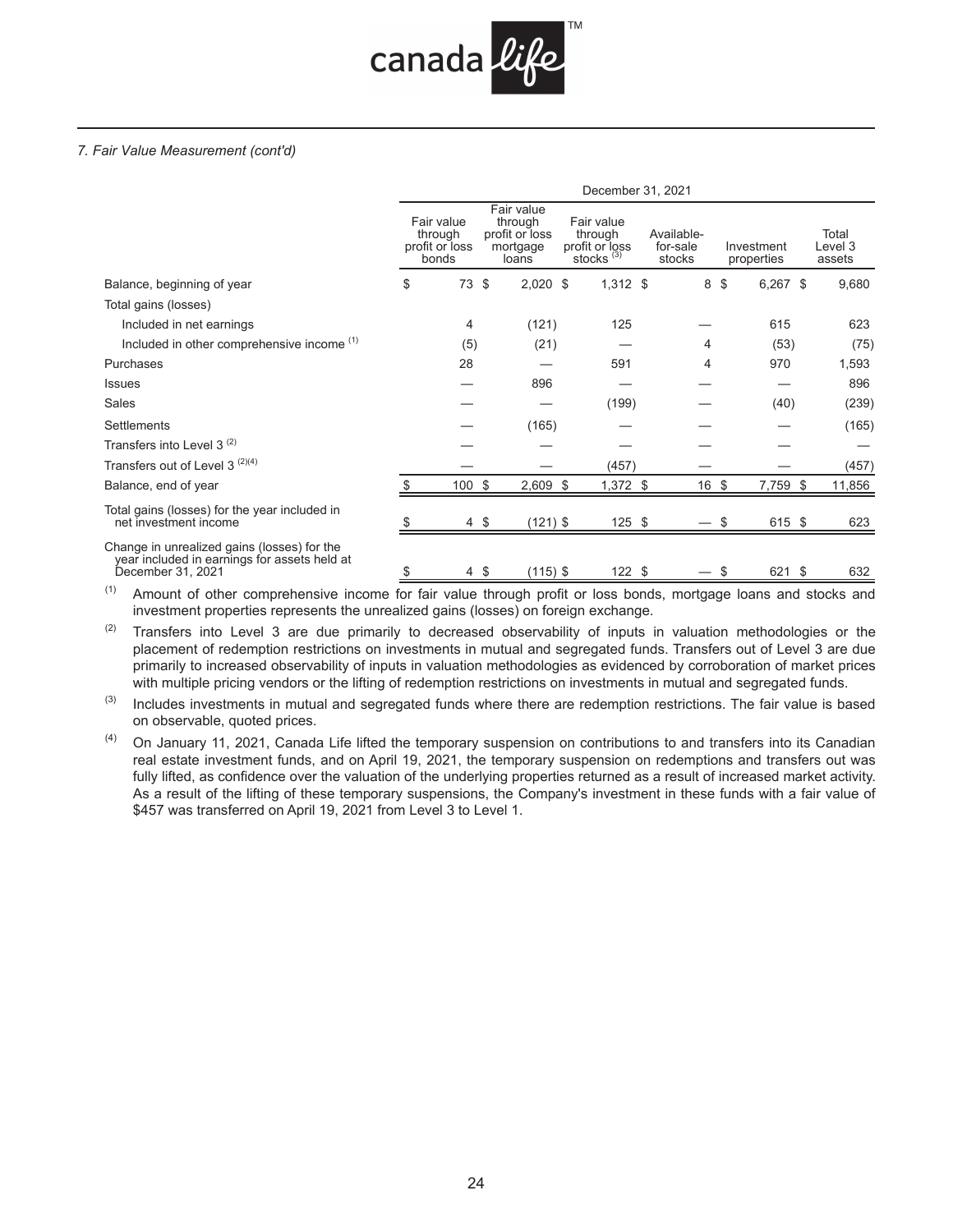

The following sets out information about significant unobservable inputs used at period-end in measuring assets categorized as Level 3 in the fair value hierarchy:

|                                                                                                 | Type of asset   Valuation approach                                                                                                                                                                                                                                                                                                                                                                                                                                                                                                                      | <b>Significant</b><br>unobservable input | Input value              | Inter-relationship between<br>key unobservable inputs and<br>fair value measurement                                                                                                                         |
|-------------------------------------------------------------------------------------------------|---------------------------------------------------------------------------------------------------------------------------------------------------------------------------------------------------------------------------------------------------------------------------------------------------------------------------------------------------------------------------------------------------------------------------------------------------------------------------------------------------------------------------------------------------------|------------------------------------------|--------------------------|-------------------------------------------------------------------------------------------------------------------------------------------------------------------------------------------------------------|
| Investment<br>properties                                                                        | Investment property valuations are<br>generally determined using property<br>valuation models based on<br>expected capitalization rates and<br>models that discount expected                                                                                                                                                                                                                                                                                                                                                                            | Discount rate                            | Range of 3.3% - 11.7%    | A decrease in the discount rate<br>would result in an increase in<br>fair value. An increase in the<br>discount rate would result in a<br>decrease in fair value.                                           |
|                                                                                                 | future net cash flows. The<br>determination of the fair value of<br>investment property requires the<br>use of estimates such as future<br>cash flows (such as future leasing<br>assumptions, rental rates, capital                                                                                                                                                                                                                                                                                                                                     | Reversionary rate                        | Range of 3.5% - 7.5%     | A decrease in the reversionary<br>rate would result in an increase<br>in fair value. An increase in the<br>reversionary rate would result<br>in a decrease in fair value.                                   |
|                                                                                                 | and operating expenditures) and<br>discount, reversionary and overall<br>capitalization rates applicable to the<br>asset based on current market<br>rates.                                                                                                                                                                                                                                                                                                                                                                                              | Vacancy rate                             | Weighted average of 2.5% | A decrease in the expected<br>vacancy rate would generally<br>result in an increase in fair<br>value. An increase in the<br>expected vacancy rate would<br>generally result in a decrease<br>in fair value. |
| Mortgage<br>loans - equity<br>release<br>mortgages<br>(fair value<br>through profit<br>or loss) | The valuation approach for equity<br>release mortgages is to use an<br>internal valuation model to<br>determine the projected asset cash<br>flows, including the stochastically<br>calculated cost of the no negative-<br>equity quarantee for each individual<br>loan, to aggregate these across all<br>loans and to discount those cash<br>flows back to the valuation date.<br>The projection is done monthly until<br>expected redemption of the loan<br>either voluntarily or on the death/<br>entering into long term care of the<br>loanholders. | Discount rate                            | Range of 3.3% - 5.6%     | A decrease in the discount rate<br>would result in an increase in<br>fair value. An increase in the<br>discount rate would result in a<br>decrease in fair value.                                           |

# **8. Insurance and Investment Contract Liabilities**

| March 31, 2022                                                    |    |                     |                   |                              |                  |  |  |  |  |
|-------------------------------------------------------------------|----|---------------------|-------------------|------------------------------|------------------|--|--|--|--|
|                                                                   |    | Gross<br>liability  |                   | <b>Reinsurance</b><br>assets | <b>Net</b>       |  |  |  |  |
| Insurance contract liabilities<br>Investment contract liabilities | \$ | 141,418 \$<br>1,545 |                   | 8,036 \$<br>93               | 133,382<br>1,452 |  |  |  |  |
| <b>Total</b>                                                      |    | 142,963 \$          |                   | $8,129$ \$                   | 134,834          |  |  |  |  |
|                                                                   |    |                     | December 31, 2021 |                              |                  |  |  |  |  |
|                                                                   |    | Gross<br>liability  |                   | Reinsurance<br>assets        | Net              |  |  |  |  |
| Insurance contract liabilities<br>Investment contract liabilities | \$ | 148,884 \$<br>1,646 |                   | 8,688 \$<br>106              | 140,196<br>1,540 |  |  |  |  |
| Total                                                             |    | 150,530 \$          |                   | 8,794<br>-S                  | 141,736          |  |  |  |  |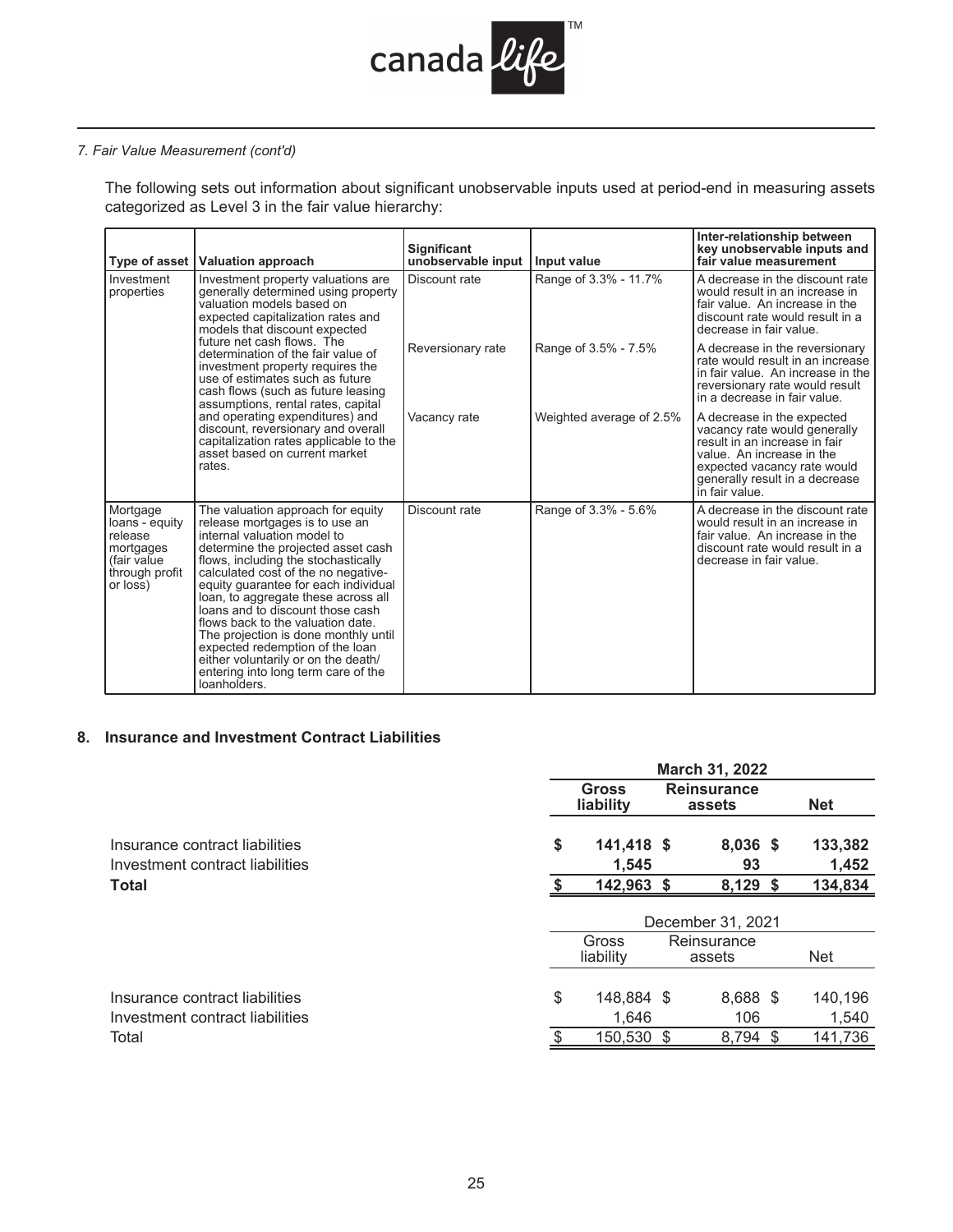

### **9. Segregated Funds**

The following presents details of the investments, determined in accordance with the relevant statutory reporting requirements of each region of the Company's operations, on account of segregated fund policyholders:

# **(a) Investments on account of segregated fund policyholders**

|                                           | March 31<br>2022  |  | December 31<br>2021 |
|-------------------------------------------|-------------------|--|---------------------|
|                                           | \$<br>$11,930$ \$ |  |                     |
| Cash and cash equivalents<br><b>Bonds</b> | 32,339            |  | 12,101<br>34,417    |
| Mortgage loans                            | 2,292             |  | 2,377               |
| Stocks and units in unit trusts           | 125,588           |  | 134,541             |
| Mutual funds                              | 42,619            |  | 44,008              |
| Investment properties                     | 12,939            |  | 12,776              |
|                                           | 227,707           |  | 240,220             |
| Accrued income                            | 369               |  | 311                 |
| Other liabilities                         | (2, 854)          |  | (3, 156)            |
| Non-controlling mutual funds interest     | 3.796             |  | 3,125               |
| <b>Total</b>                              | 229,018 \$        |  | 240,500             |

## **(b) Investment and insurance contracts on account of segregated fund policyholders**

|                                                            | For the three months<br>ended March 31 |         |
|------------------------------------------------------------|----------------------------------------|---------|
|                                                            | 2022                                   | 2021    |
| Balance, beginning of year<br>Additions (deductions):      | \$<br>240,500 \$                       | 216,050 |
| Policyholder deposits                                      | 6,725                                  | 6,155   |
| Net investment income                                      | 77                                     | 132     |
| Net realized capital gains on investments                  | 1,016                                  | 2,764   |
| Net unrealized capital gains (losses) on investments       | (9,650)                                | 2,523   |
| Unrealized losses due to changes in foreign exchange rates | (5,613)                                | (4,836) |
| Policyholder withdrawals                                   | (4,709)                                | (6,097) |
| Change in General Fund investment in Segregated Fund       | (9)                                    | (8)     |
| Net transfer from General Fund                             | 10                                     | 12      |
| Non-controlling mutual funds interest                      | 671                                    | 171     |
| Total                                                      | (11, 482)                              | 816     |
| <b>Balance, end of period</b>                              | 229,018<br>-S                          | 216,866 |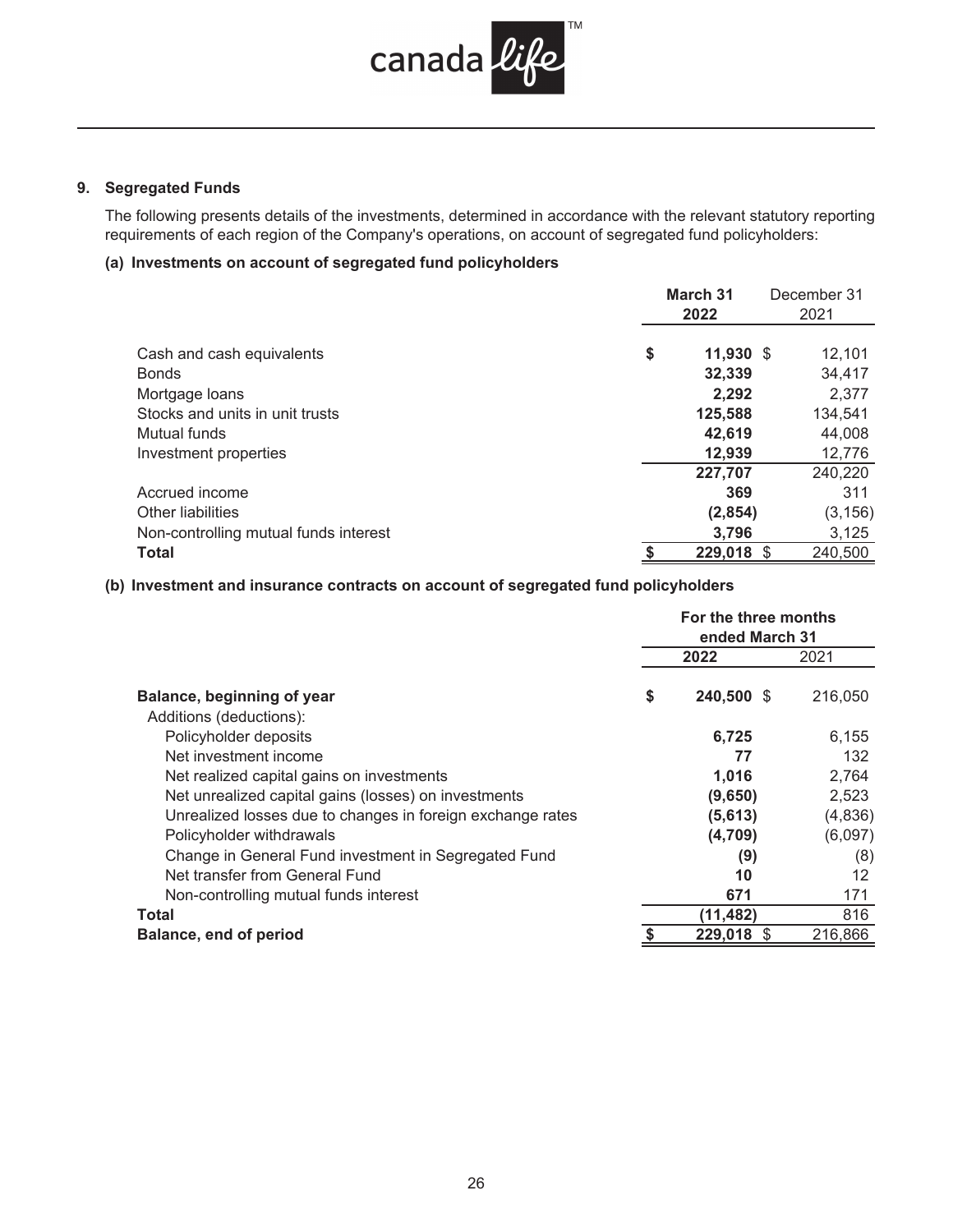

#### *9. Segregated Funds (cont'd)*

# **(c) Investments on account of segregated fund policyholders by fair value hierarchy level (note 7)**

|                                                                | <b>March 31, 2022</b> |         |           |  |           |         |  |  |  |  |  |
|----------------------------------------------------------------|-----------------------|---------|-----------|--|-----------|---------|--|--|--|--|--|
|                                                                |                       | Level 1 | Level 2   |  | Level 3   | Total   |  |  |  |  |  |
| Investments on account of<br>segregated fund policyholders (1) |                       | 151.048 | 66.474 \$ |  | 13.988 \$ | 231.510 |  |  |  |  |  |
|                                                                |                       |         |           |  |           |         |  |  |  |  |  |

 $(1)$  Excludes other liabilities, net of other assets, of \$2,492.

|                                   | December 31, 2021  |  |           |         |        |         |  |  |  |  |
|-----------------------------------|--------------------|--|-----------|---------|--------|---------|--|--|--|--|
|                                   | Level <sup>1</sup> |  | Level 2   | Level 3 |        | Total   |  |  |  |  |
| Investments on account of         |                    |  |           |         |        |         |  |  |  |  |
| segregated fund policyholders (1) | 161,465 \$         |  | 68.088 \$ |         | 13.822 | 243.375 |  |  |  |  |
|                                   |                    |  |           |         |        |         |  |  |  |  |

 $(1)$  Excludes other liabilities, net of other assets, of \$2,875.

During the first three months of 2022, certain foreign stock holdings valued at \$2,347 have been transferred from Level 1 to Level 2 (\$2,137 were transferred from Level 2 to Level 1 at December 31, 2021) primarily based on the Company's change in use of inputs in addition to quoted prices in active markets for certain foreign stock holdings. Level 2 assets include those assets where fair value is not available from normal market pricing sources, where inputs are utilized in addition to quoted prices in active markets and where the Company does not have access to the underlying asset details within an investment fund.

The following presents additional information about the Company's investments on account of segregated fund policyholders for which the Company has utilized Level 3 inputs to determine fair value:

|                                                           | March 31<br>2022 | December 31<br>2021 |        |
|-----------------------------------------------------------|------------------|---------------------|--------|
| Balance, beginning of year                                | \$<br>13,822 \$  |                     | 13,556 |
| Total gains included in segregated fund investment income | 40               |                     | 415    |
| Purchases                                                 | 181              |                     | 333    |
| Sales                                                     | (55)             |                     | (482)  |
| Transfers into Level 3                                    |                  |                     | 4      |
| Transfers out of Level 3                                  |                  |                     | (4)    |
| <b>Balance, end of period</b>                             | 13,988           |                     | 13,822 |

Transfers into Level 3 are due primarily to decreased observability of inputs in valuation methodologies. Transfers out of Level 3 are due primarily to increased observability of inputs in valuation methodologies as evidenced by corroboration of market prices with multiple pricing vendors.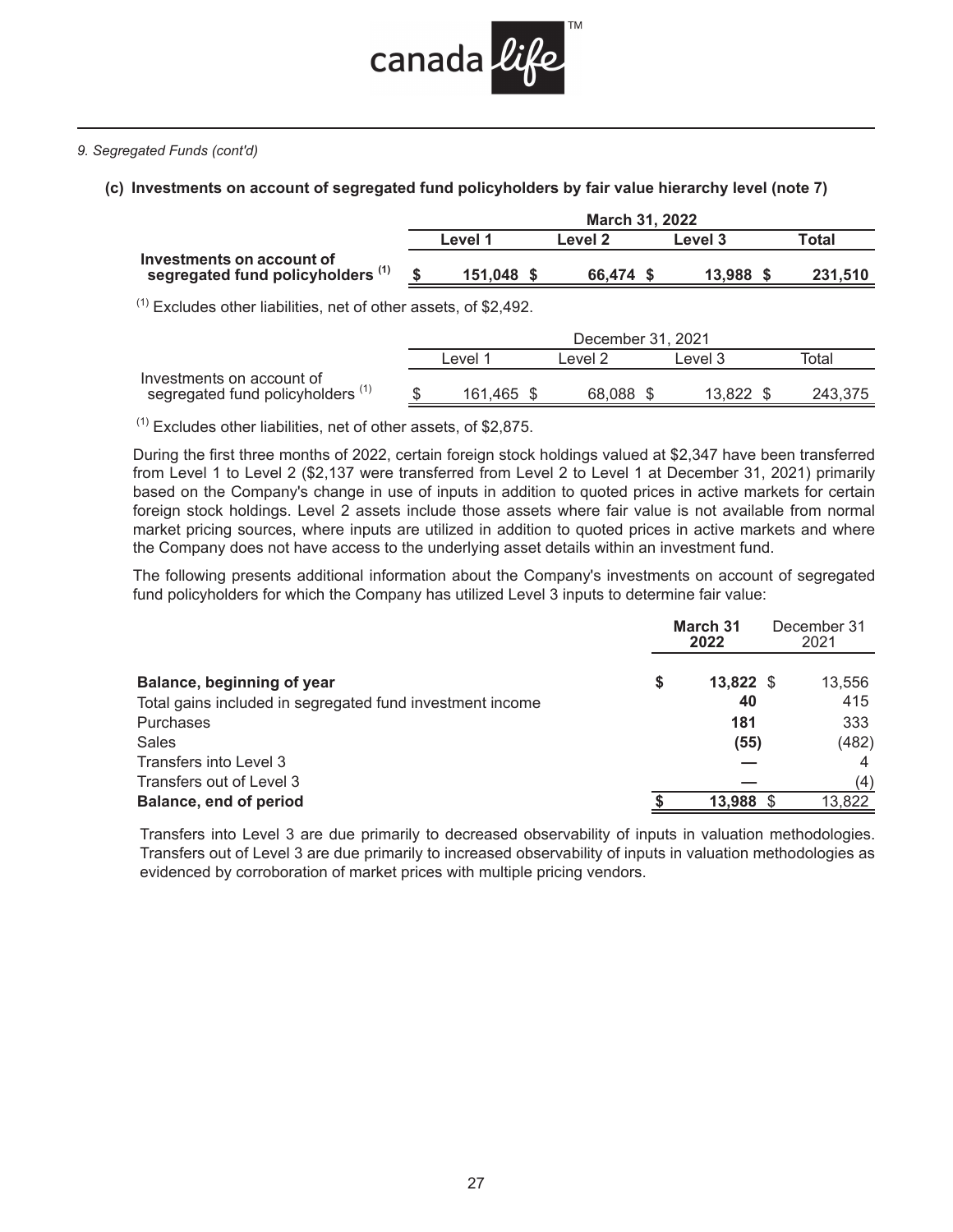

## **10. Share Capital**

|                                                                      | For the three months ended March 31 |          |               |  |          |  |  |  |  |
|----------------------------------------------------------------------|-------------------------------------|----------|---------------|--|----------|--|--|--|--|
|                                                                      | 2022                                |          | 2021          |  |          |  |  |  |  |
|                                                                      |                                     | Carrying |               |  | Carrying |  |  |  |  |
|                                                                      | <b>Number</b>                       | value    | Number        |  | value    |  |  |  |  |
| <b>Classified as liabilities:</b>                                    |                                     |          |               |  |          |  |  |  |  |
| <b>Preferred shares</b>                                              |                                     |          |               |  |          |  |  |  |  |
| Class A, Series 6, 6.25% Cumulative First Preferred<br><b>Shares</b> | 40,000,000 \$                       | 1,000    | 40,000,000 \$ |  | 1,000    |  |  |  |  |
| <b>Classified as equity:</b>                                         |                                     |          |               |  |          |  |  |  |  |
| <b>Preferred shares</b>                                              |                                     |          |               |  |          |  |  |  |  |
| Class A, Series 1, Non-Cumulative                                    | 18,000 \$                           |          | 18,000 \$     |  |          |  |  |  |  |
| <b>Common shares</b>                                                 | 2,407,384 \$                        | 7,884    | 2,407,384 \$  |  | 7,884    |  |  |  |  |

#### **11. Capital Management**

## **(a) Policies and Objectives**

Managing capital is the continual process of establishing and maintaining the quantity and quality of capital appropriate for the Company and ensuring capital is deployed in a manner consistent with the expectations of the Company's stakeholders. For these purposes, the Board considers the key stakeholders to be the Company's shareholders, policyholders and holders of subordinated liabilities in addition to the relevant regulators in the various jurisdictions where the Company and its subsidiaries operate.

The Company manages its capital on both a consolidated basis as well as at the individual operating subsidiary level. The primary objectives of the Company's capital management strategy are:

- to maintain the capitalization of its regulated operating subsidiaries at a level that will exceed the relevant minimum regulatory capital requirements in the jurisdictions in which they operate;
- to maintain strong credit and financial strength ratings of the Company ensuring stable access to capital markets; and
- to provide an efficient capital structure to maximize shareholders' value in the context of the Company's operational risks and strategic plans.

The capital planning process is the responsibility of the Company's Chief Financial Officer. The capital plan is approved by the Company's Board of Directors on an annual basis. The Board of Directors reviews and approves all capital transactions undertaken by management.

The target level of capitalization for the Company and its subsidiaries is assessed by considering various factors such as the probability of falling below the minimum regulatory capital requirements in the relevant operating jurisdiction, the views expressed by various credit rating agencies that provide financial strength and other ratings to the Company, and the desire to hold sufficient capital to be able to honour all policyholder and other obligations of the Company with a high degree of confidence.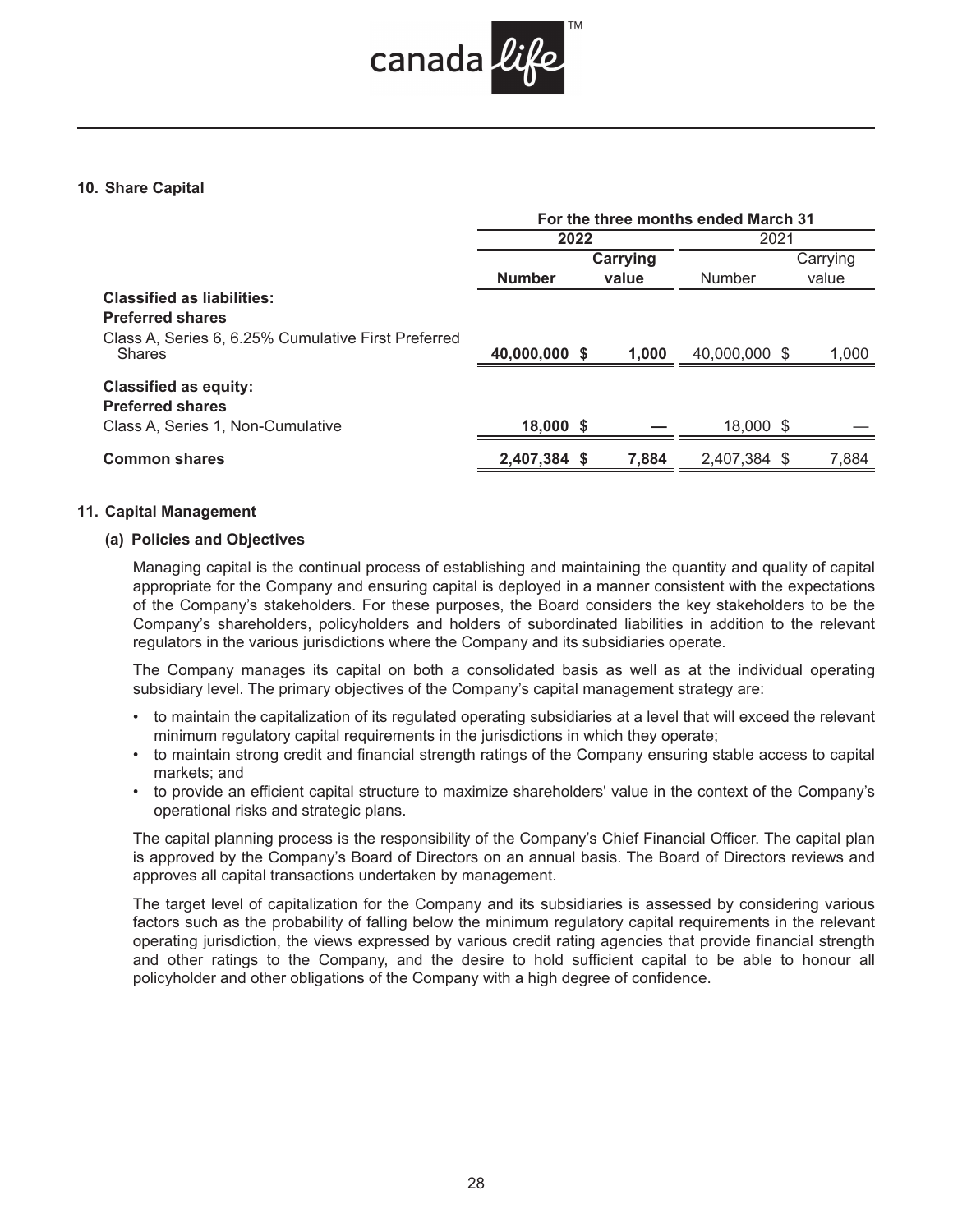

#### *11. Capital Management (cont'd)*

#### **(b) Regulatory Capital**

In Canada, OSFI has established a regulatory capital adequacy measurement for life insurance companies incorporated under the Insurance Companies Act (Canada) and their subsidiaries.

The Life Insurance Capital Adequacy Test (LICAT) Ratio compares the regulatory capital resources of a company to its required capital, defined by OSFI, as the aggregate of all defined capital requirements. The total capital resources are provided by the sum of Available Capital, Surplus Allowance and Eligible Deposits.

The following provides a summary of the LICAT information and ratios for Canada Life:

|                                                                   | <b>March 31</b> | December 31 |
|-------------------------------------------------------------------|-----------------|-------------|
|                                                                   | 2022            | 2021        |
| <b>Tier 1 Capital</b>                                             | 12,038 \$       | 12,584      |
| <b>Tier 2 Capital</b>                                             | 4,484           | 4,417       |
| <b>Total Available Capital</b>                                    | 16,522          | 17,001      |
| <b>Surplus Allowance &amp; Eligible Deposits</b>                  | 11,790          | 13,225      |
| <b>Total Capital Resources</b>                                    | 28,312 \$       | 30,226      |
| <b>Required Capital</b>                                           | 23,745 \$       | 24,323      |
| Total LICAT Ratio (OSFI Supervisory Target = 100%) <sup>(1)</sup> | 119%            | 124%        |

 $(1)$  Total Ratio (%) = (Total Capital Resources / Required Capital)

Other foreign operations and foreign subsidiaries of the Company are required to comply with local capital or solvency requirements in their respective jurisdictions.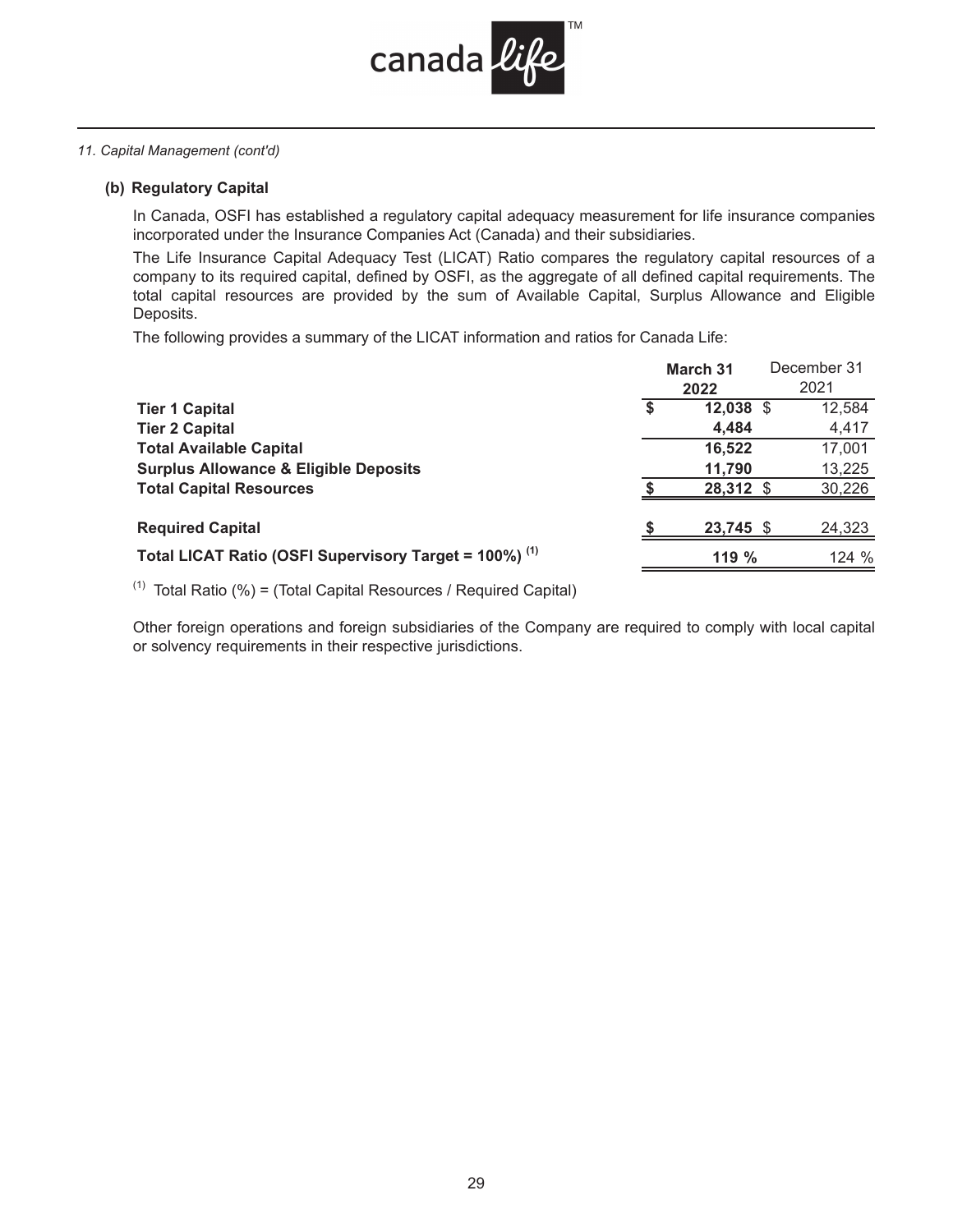

# **12. Pension Plans and Other Post-Employment Benefits**

The total pension plans and other post-employment benefits expense included in operating expenses and other comprehensive income are as follows:

|                                                                                                                   |    | For the three months<br>ended March 31 |                 |
|-------------------------------------------------------------------------------------------------------------------|----|----------------------------------------|-----------------|
| Service costs                                                                                                     |    | 2022                                   | 2021            |
| Pension plans                                                                                                     |    |                                        |                 |
|                                                                                                                   | \$ | 41<br>- \$                             | 44              |
| Net interest costs                                                                                                |    |                                        | 4               |
| Curtailments                                                                                                      |    |                                        |                 |
|                                                                                                                   |    | 41                                     | 49              |
| Other post-employment benefits                                                                                    |    |                                        |                 |
| Net interest costs                                                                                                |    | 3                                      | 2               |
| Pension plans and other post-employment benefits (income) expense -<br><b>Consolidated Statements of Earnings</b> |    | 44                                     | 51              |
| Pension plans - re-measurements (gain) loss                                                                       |    |                                        |                 |
| Actuarial (gain) loss                                                                                             |    | (762)                                  | (619)           |
| Return on assets (greater) less than assumed                                                                      |    | 425                                    | 83              |
| Change in the asset ceiling                                                                                       |    | 11                                     | 12 <sup>°</sup> |
| Pension plans re-measurement (gain) loss                                                                          |    | (326)                                  | (524)           |
| Other post-employment benefits - re-measurements                                                                  |    |                                        |                 |
| Actuarial (gain) loss                                                                                             |    | (42)                                   | (33)            |
| Pension plans and other post-employment benefits re-measurements - other<br>comprehensive (income) loss           |    | (368)                                  | (557)           |
| Total pension plans and other post-employment benefits (income)<br>expense including re-measurements              |    | (324) \$                               | (506)           |

The following sets out the weighted average discount rate used to re-measure the defined benefit obligation for pension plans and other post-employment benefits at the following dates:

|                                | March 31 |          | December 31 |      |
|--------------------------------|----------|----------|-------------|------|
|                                | 2022     | 2021     | 2021        | 2020 |
| Weighted average discount rate | $3.5 \%$ | $2.8 \%$ | $2.6 \%$    | 2.1% |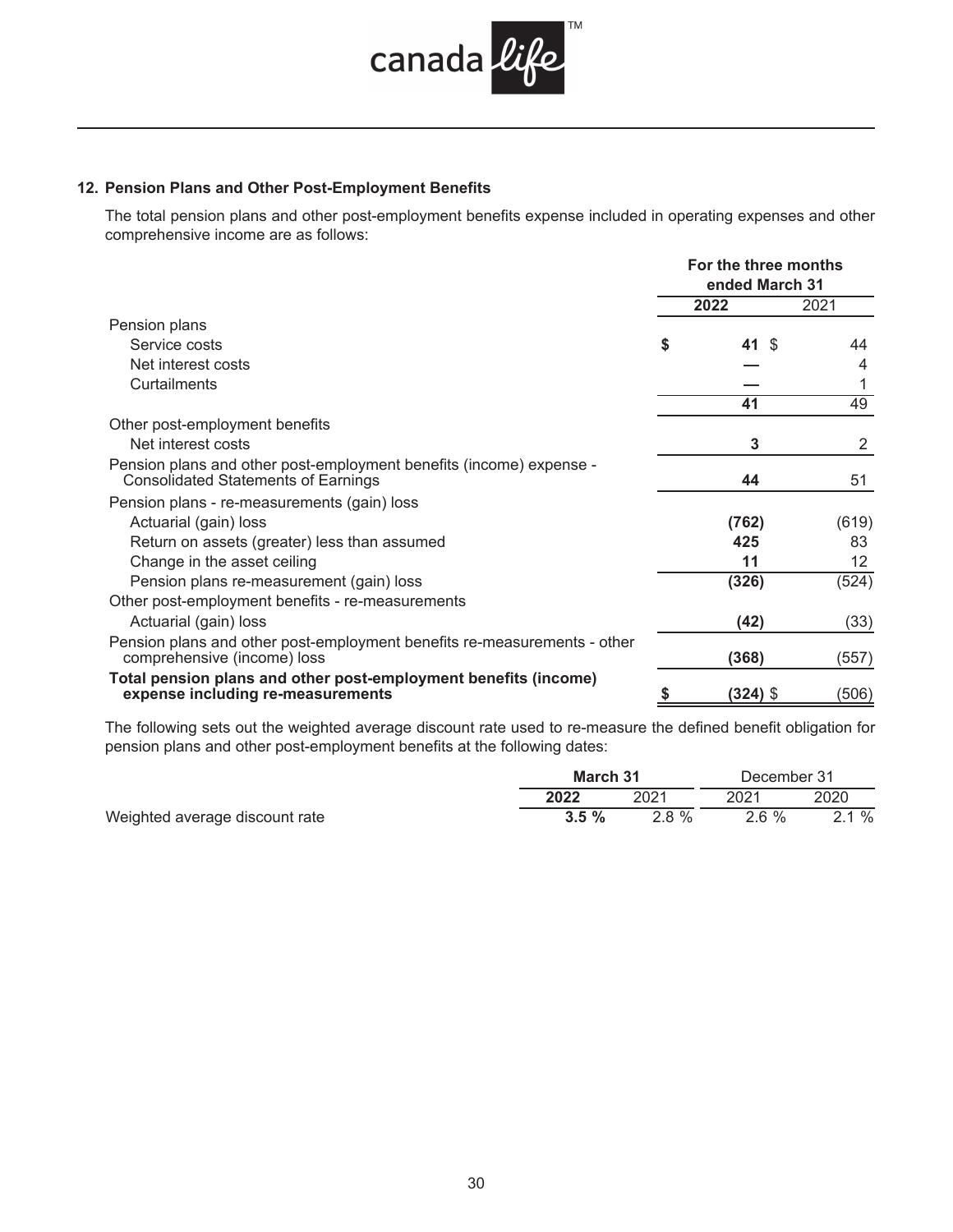

## **13. Income Taxes**

#### **(a) Income Tax Expense**

Income tax expense (recovery) consists of the following:

|                                 | For the three months<br>ended March 31 |      |  |
|---------------------------------|----------------------------------------|------|--|
|                                 | 2022                                   | 2021 |  |
| Current income taxes            | 140S                                   | 135  |  |
| Deferred income taxes           | (105)                                  |      |  |
| <b>Total income tax expense</b> | 35                                     | 64   |  |

## **(b) Effective Income Tax Rate**

The effective income tax rates are generally lower than the Company's statutory income tax rate of 26.50% due to benefits related to non-taxable investment income and lower income tax in certain foreign jurisdictions.

The overall effective income tax rate for the three months ended March 31, 2022 was 4.5% compared to 8.6% for the three months ended March 31, 2021. The effective income tax rate for the three months ended March 31, 2022 was lower than the effective income tax rate for the three months ended March 31, 2021 primarily due to changes in certain tax estimates.

The effective income tax rate for the shareholder account for the three months ended March 31, 2022 was 8.3% compared to 11.5% for the three months ended March 31, 2021.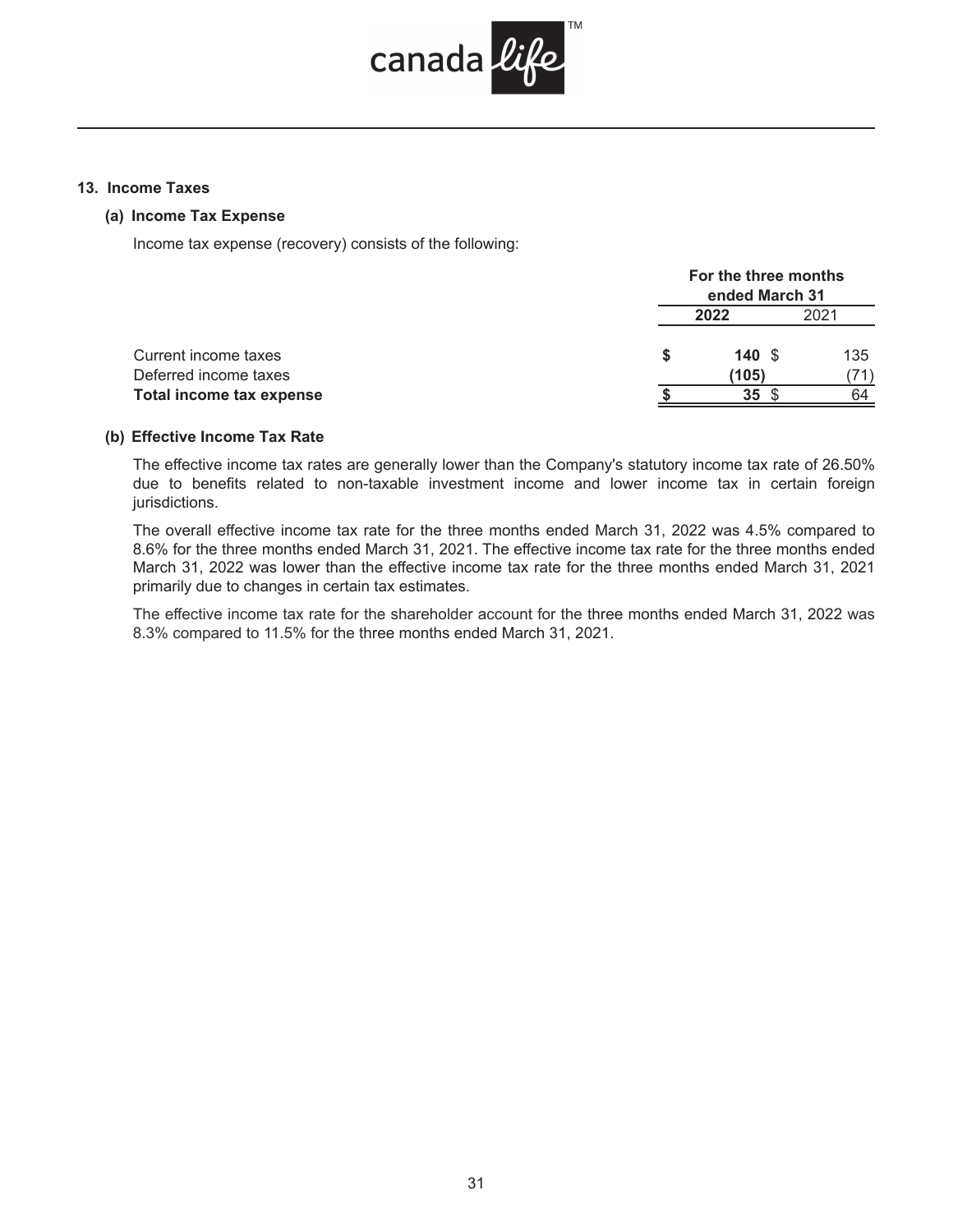

# **14. Segmented Information**

# **Consolidated Net Earnings**

**For the three months ended March 31, 2022** 

|                                                  | Shareholder |            |  |               |                                                       |  | Participating |              |  |                          |                  |  |
|--------------------------------------------------|-------------|------------|--|---------------|-------------------------------------------------------|--|---------------|--------------|--|--------------------------|------------------|--|
|                                                  |             | Canada     |  | <b>Europe</b> | <b>Capital and</b><br><b>Risk</b><br><b>Solutions</b> |  | Corporate     | <b>Total</b> |  | <b>Total</b>             | Total<br>Company |  |
| Income                                           |             |            |  |               |                                                       |  |               |              |  |                          |                  |  |
| Total net premiums                               | \$          | $2,225$ \$ |  | $1,271$ \$    | 7,289 \$                                              |  | 1,341<br>\$   | $12,126$ \$  |  | 1,203                    | 13,329<br>-\$    |  |
| Net investment income                            |             |            |  |               |                                                       |  |               |              |  |                          |                  |  |
| Regular net investment income                    |             | 357        |  | 345           | 41                                                    |  | 20            | 763          |  | 401                      | 1,164            |  |
| Changes in fair value through<br>profit or loss  |             | (2, 485)   |  | (1,863)       | (522)                                                 |  | (11)          | (4,881)      |  | (850)                    | (5, 731)         |  |
| Total net investment income (loss)               |             | (2, 128)   |  | (1, 518)      | (481)                                                 |  | 9             | (4, 118)     |  | (449)                    | (4, 567)         |  |
| Fee and other income                             |             | 500        |  | 354           | 2                                                     |  | 8             | 864          |  |                          | 864              |  |
|                                                  |             | 597        |  | 107           | 6,810                                                 |  | 1,358         | 8,872        |  | 754                      | 9,626            |  |
| <b>Benefits and expenses</b>                     |             |            |  |               |                                                       |  |               |              |  |                          |                  |  |
| Paid or credited to policyholders                |             | (516)      |  | (620)         | 6,572                                                 |  | 1,339         | 6,775        |  | 534                      | 7,309            |  |
| Other <sup>(1)</sup>                             |             | 739        |  | 452           | 58                                                    |  | $\mathbf{2}$  | 1,251        |  | 221                      | 1,472            |  |
| Financing charges                                |             |            |  |               | $\overline{2}$                                        |  | 25            | 27           |  |                          | 27               |  |
| Amortization of finite life intangible<br>assets |             | 19         |  | 12            |                                                       |  | 5             | 36           |  | 3                        | 39               |  |
| Earnings (loss) before income taxes              |             | 355        |  | 263           | 178                                                   |  | (13)          | 783          |  | (4)                      | 779              |  |
| Income taxes                                     |             | 84         |  | 18            | 5                                                     |  | (42)          | 65           |  | (30)                     | 35               |  |
| Net earnings before non-controlling<br>interests |             | 271        |  | 245           | 173                                                   |  | 29            | 718          |  | 26                       | 744              |  |
| Non-controlling interests                        |             |            |  | 1             |                                                       |  |               | 1            |  |                          | 1                |  |
| Net earnings                                     |             | 271        |  | 244           | 173                                                   |  | 29            | 717          |  | 26                       | 743              |  |
| Net earnings - participating policyholder        |             |            |  |               |                                                       |  |               |              |  | 26                       | 26               |  |
| Net earnings - common shareholder                | \$          | 271S       |  | 244S          | 173S                                                  |  | 29S           | 717 \$       |  | $\overline{\phantom{0}}$ | 717<br>\$        |  |

 $<sup>(1)</sup>$  Includes commissions, operating and administrative expenses, and premium taxes.</sup>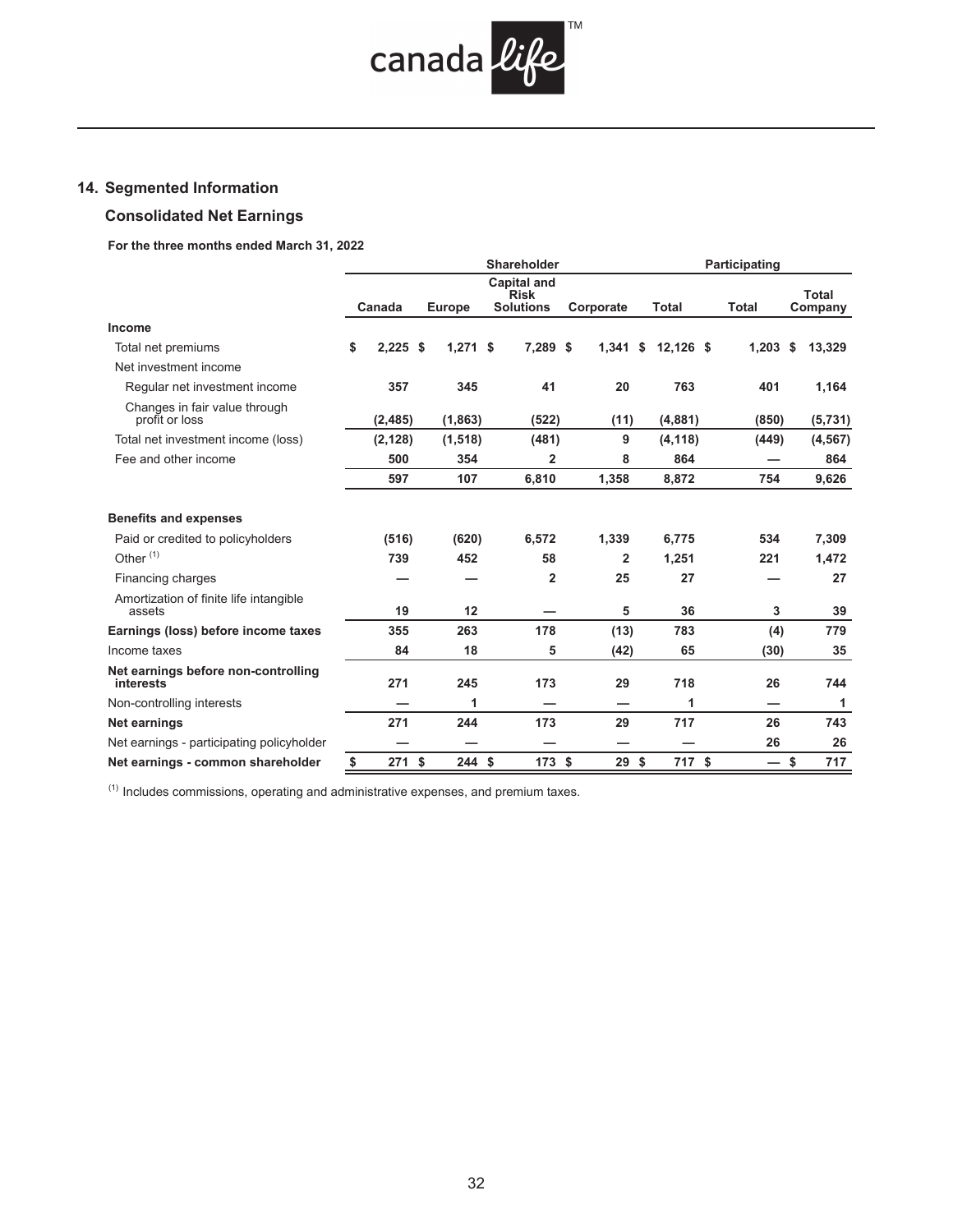

# *14. Segmented Information (cont'd)*

For the three months ended March 31, 2021

| Shareholder |                 |        |                      |             |                                                |                                 |                                       | Participating                                                                                                                   |              |  |  |
|-------------|-----------------|--------|----------------------|-------------|------------------------------------------------|---------------------------------|---------------------------------------|---------------------------------------------------------------------------------------------------------------------------------|--------------|--|--|
|             |                 |        |                      | <b>Risk</b> |                                                |                                 |                                       |                                                                                                                                 | Total        |  |  |
|             |                 |        |                      |             |                                                |                                 |                                       |                                                                                                                                 | Company      |  |  |
|             |                 |        |                      |             |                                                |                                 |                                       |                                                                                                                                 |              |  |  |
| \$          |                 |        |                      |             | 347                                            | \$                              |                                       | 1,155                                                                                                                           | \$<br>11,948 |  |  |
|             |                 |        |                      |             |                                                |                                 |                                       |                                                                                                                                 |              |  |  |
|             | 312             |        | 298                  | 52          | 13                                             |                                 |                                       | 414                                                                                                                             | 1,089        |  |  |
|             | (2,085)         |        | (1,700)              | (322)       | 3                                              |                                 |                                       | (279)                                                                                                                           | (4, 383)     |  |  |
|             | (1,773)         |        | (1,402)              | (270)       | 16                                             |                                 |                                       | 135                                                                                                                             | (3,294)      |  |  |
|             | 454             |        | 353                  | 2           | 15                                             |                                 |                                       |                                                                                                                                 | 824          |  |  |
|             | 740             |        | (105)                | 7,175       | 378                                            |                                 |                                       | 1,290                                                                                                                           | 9,478        |  |  |
|             |                 |        |                      |             |                                                |                                 |                                       |                                                                                                                                 |              |  |  |
|             | (329)           |        | (795)                | 6,960       | 348                                            |                                 |                                       | 1,063                                                                                                                           | 7,247        |  |  |
|             | 683             |        | 444                  | 54          | 25                                             |                                 |                                       | 221                                                                                                                             | 1,427        |  |  |
|             |                 |        |                      | 2           | 25                                             |                                 |                                       |                                                                                                                                 | 27           |  |  |
|             | 16              |        | 13                   |             | 4                                              |                                 |                                       | 2                                                                                                                               | 35           |  |  |
|             | 370             |        | 233                  | 159         |                                                |                                 |                                       | 4                                                                                                                               | 742          |  |  |
|             | 87              |        | 21                   | 3           |                                                |                                 |                                       | (21)                                                                                                                            | 64           |  |  |
|             | 283             |        | 212                  | 156         | 2                                              |                                 |                                       | 25                                                                                                                              | 678          |  |  |
|             |                 |        | 1                    |             |                                                |                                 |                                       |                                                                                                                                 | 1            |  |  |
|             | 283             |        | 211                  | 156         | $\overline{2}$                                 |                                 |                                       | 25                                                                                                                              | 677          |  |  |
|             |                 |        |                      |             |                                                |                                 |                                       | 25                                                                                                                              | 25           |  |  |
|             |                 |        |                      |             |                                                |                                 |                                       | $\overbrace{\phantom{aaaaa}}$                                                                                                   | \$<br>652    |  |  |
|             | $\frac{\$}{\ }$ | Canada | $2,059$ \$<br>283 \$ | Europe      | Capital and<br>Solutions<br>944 \$<br>$211$ \$ | Corporate<br>7,443 \$<br>156 \$ | Total<br>(24)<br>(26)<br>$2 \sqrt{3}$ | 10,793 \$<br>675<br>(4, 104)<br>(3,429)<br>824<br>8,188<br>6,184<br>1,206<br>27<br>33<br>738<br>85<br>653<br>1<br>652<br>652 \$ | Total        |  |  |

 $<sup>(1)</sup>$  Includes commissions, operating and administrative expenses, and premium taxes.</sup>